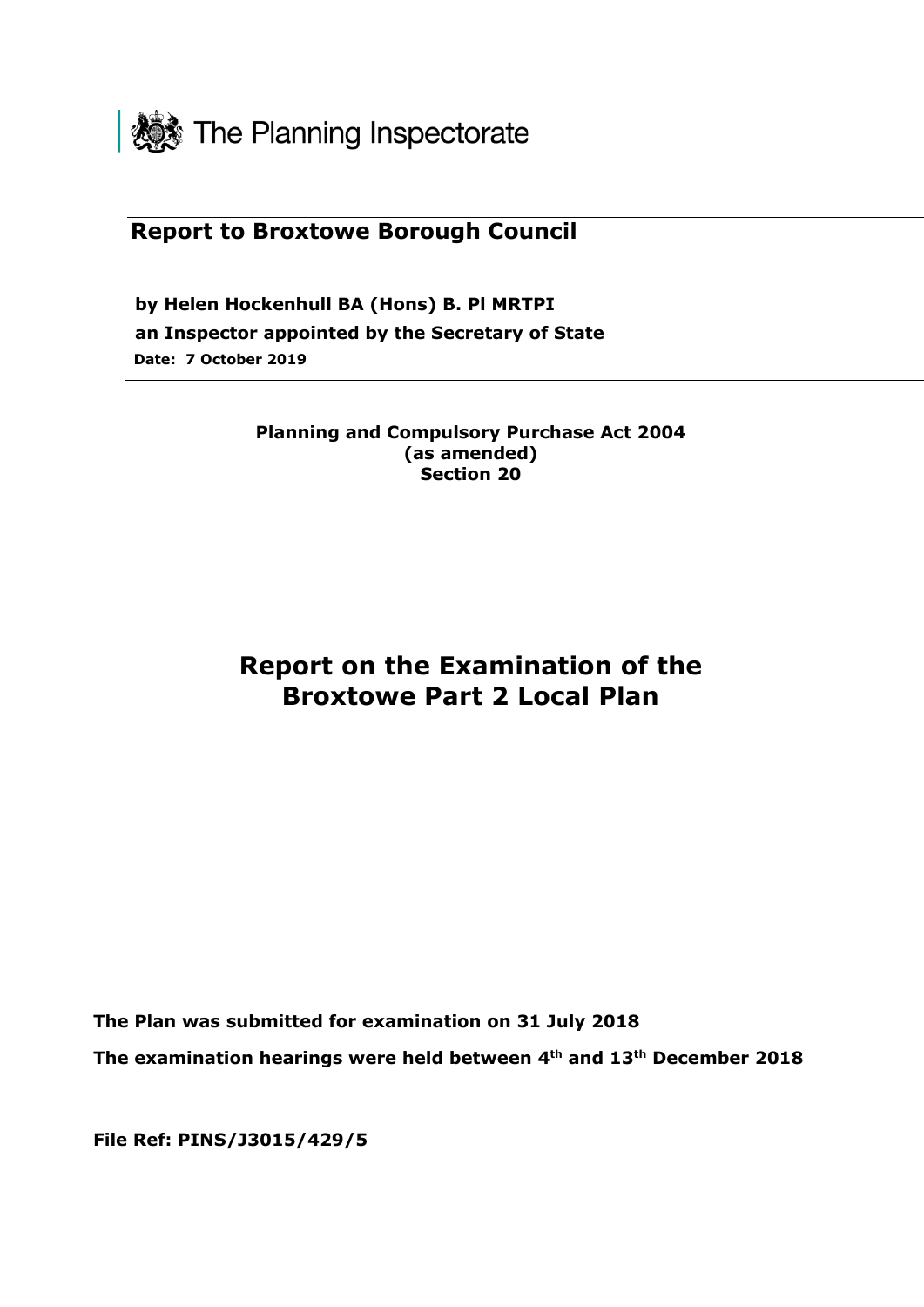# Abbreviations used in this report

| <b>ACS</b><br><b>GBR</b> | Broxtowe, Gedling and Nottingham City Aligned Core Strategies<br><b>Green Belt Review</b> |
|--------------------------|-------------------------------------------------------------------------------------------|
| Ha                       | <b>Hectares</b>                                                                           |
| HS <sub>2</sub>          | High Speed Two                                                                            |
| <b>LNR</b>               | <b>Local Nature Reserve</b>                                                               |
| <b>LWS</b>               | Local Wildlife Site                                                                       |
| <b>JPAB</b>              | Greater Nottingham Joint Planning and Advisory Board                                      |
| LPP <sub>2</sub>         | Broxtowe Part 2 Local Plan                                                                |
| MМ                       | <b>Main Modification</b>                                                                  |
| <b>MOD</b>               | Ministry of Defence                                                                       |
| <b>NPPF</b>              | National Planning Policy Framework (the Framework)                                        |
| <b>NET</b>               | Nottingham Express Transit                                                                |
| <b>PPTS</b>              | Planning Policy for Traveller Sites                                                       |
| <b>SA</b>                | Sustainability Appraisal                                                                  |
| <b>SHLAA</b>             | Strategic Housing Land Availability Assessment                                            |
| <b>SoCG</b>              | <b>Statement of Common Ground</b>                                                         |
| <b>SuDS</b>              | Sustainable Urban Drainage System                                                         |
|                          |                                                                                           |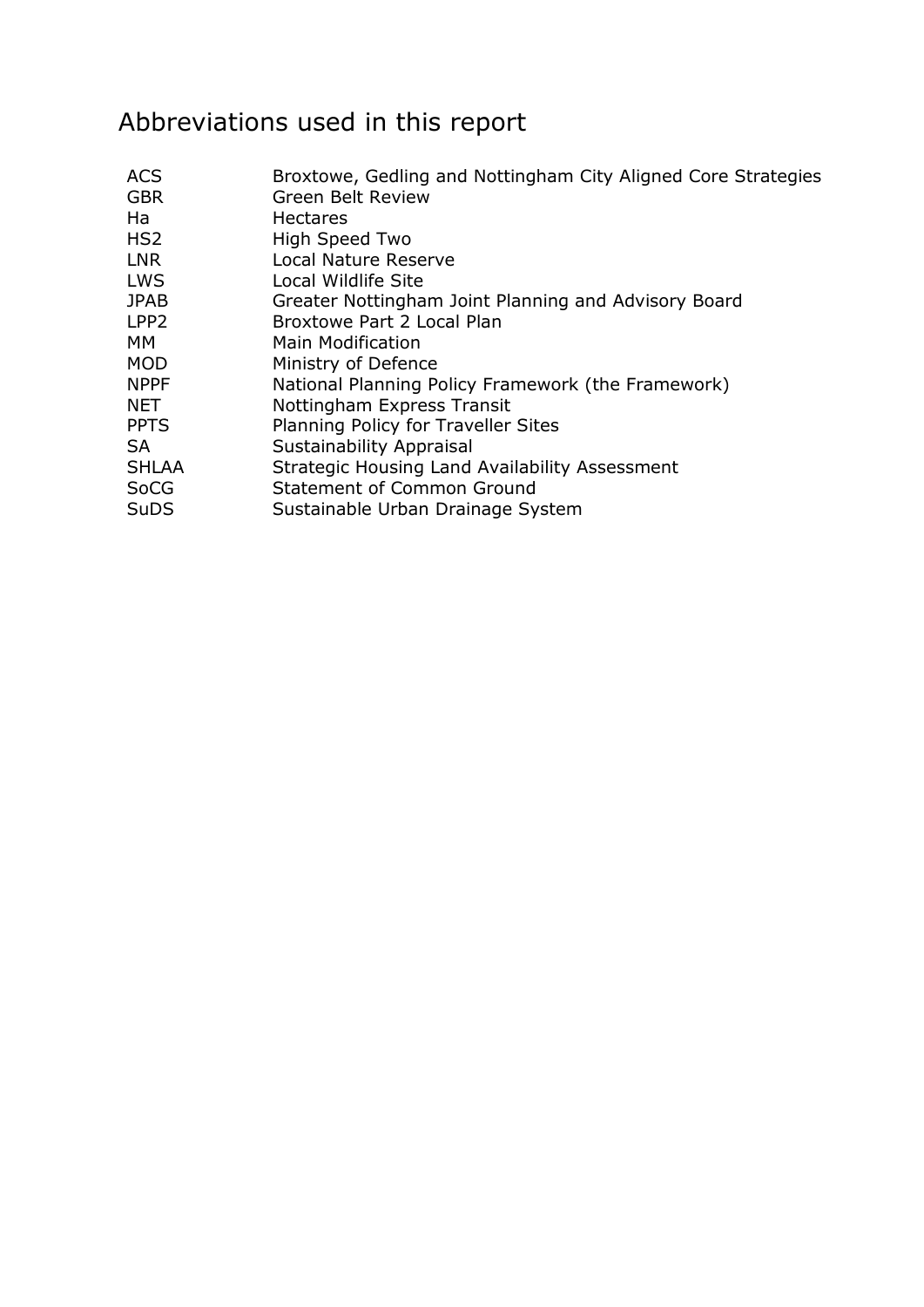#### **Non-Technical Summary**

This report concludes that the Broxtowe Part 2 Local Plan (LPP2) provides an appropriate basis for the planning of the Borough, provided that a number of main modifications [MMs] are made to it. Broxtowe Borough Council has specifically requested me to recommend any MMs necessary to enable the Plan to be adopted.

The MMs all concern matters that were discussed at the examination hearings. Following the hearings, the Council prepared schedules of the proposed modifications and carried out sustainability appraisal of them. The MMs were subject to public consultation over a six-week period. In some cases, I have amended their detailed wording and added consequential modifications where necessary. I have recommended their inclusion in the Plan after considering all the representations made in response to consultation on them.

The Main Modifications can be summarised as follows:

- Amendments to Policy 3.1 Chetwynd Barracks and the justification text to require the preparation of a Strategic Masterplan and revisions to the development requirements.
- Alterations to Policy 3.2 Land in the vicinity of HS2 Station at Toton and the justification text to require a Strategic Masterplan and provide clarity on the expectations within and beyond the plan period.
- Amendments to the requirements for development on a number of the allocated sites in order that the plan is justified and effective.
- Changes to Policy 7.2 Land south of Eastwood Road, Kimberley to reduce the capacity of the site in the interests of securing sustainable development and high-quality design.
- Deletion of Policy 7.3 Builders Yard, Eastwood Road, Kimberley due to deliverability issues.
- Rewording of Policy 23 and the justification text to ensure the management of development affecting heritage assets is effective and consistent with national policy.
- Amendments to Policy 27 and its justification text to ensure the designation of Local Green Space and the management of development within them is consistent with national policy.
- Alteration to Policy 28 to include the areas of green infrastructure unsuitable to be designated as Local Green Space.
- Amendments to the Housing Trajectory to include updated information.
- Deletion of the requirement for self-build and custom homes in Policy 15 to ensure the policy is justified and effective.
- Clarification of the Council's approach to the provision of Gypsy and Traveller sites in Policy 16 in the interests of effectiveness and consistency with national policy.
- A range of other alterations to development management policies necessary to ensure they are justified, effective and consistent with national policy.
- The addition of an appendix to set out which policies in the existing development plan are superseded.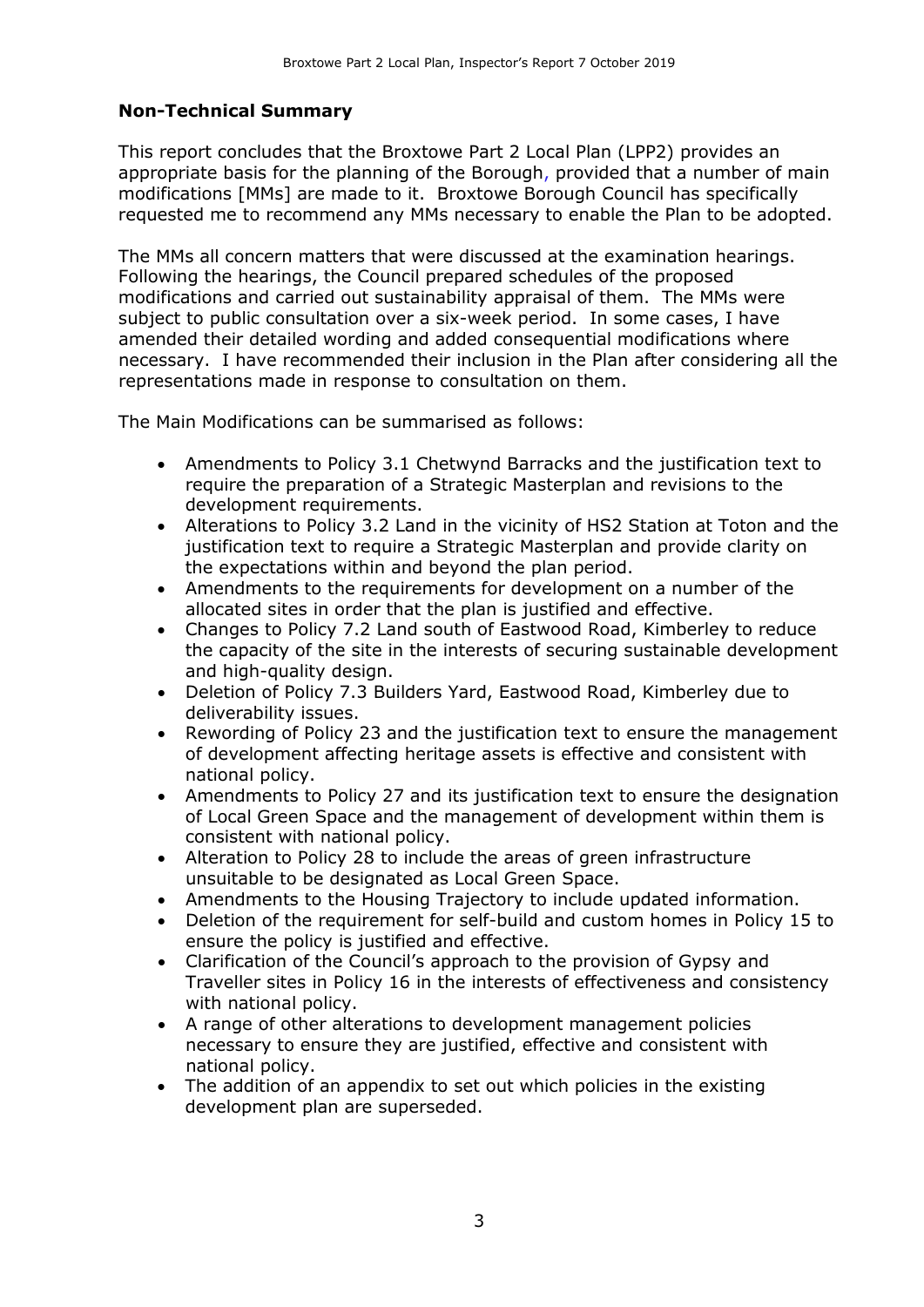# **Introduction**

- 1. This report contains my assessment of the Broxtowe Part 2 Local Plan in terms of Section 20(5) of the Planning & Compulsory Purchase Act 2004 (as amended). It considers first whether the Plan's preparation has complied with the duty to co-operate. It then considers whether the Plan is sound and whether it is compliant with the legal requirements. The National Planning Policy Framework (NPPF) 2012 (paragraph 182) makes it clear that in order to be sound, a Local Plan should be positively prepared, justified, effective and consistent with national policy. The revised NPPF was published in July 2018 and further revised in February 2019. It includes a transitional arrangement in paragraph 214 whereby, for the purpose of examining this Plan, the policies in the 2012 NPPF will apply. Similarly, where the Planning Practice guidance (PPG) has been updated to reflect the revised NPPF, the previous versions of the PPG apply for the purposes of this examination under the transitional arrangement. Therefore, unless stated otherwise, references in this report are to the 2012 NPPF and the versions of the PPG which were extant prior to the publication of the 2018 NPPF.
- 2. The starting point for the examination is the assumption that the Council has submitted what it considers to be a sound plan. The Broxtowe Part 2 Local Plan 2018-2028 (LPP2) submitted at the end of July 2018 is the basis for my examination. The submission version includes a number of proposed modifications put forward by the Council to address representations to the publication version of the plan. As these were not subject to public consultation prior to submission, I have considered them as part of the examination process.

### **Main Modifications**

- 3. In accordance with section 20(7C) of the 2004 Act, the Council requested that I should recommend any main modifications [MMs] necessary to rectify matters that make the Plan unsound and thus incapable of being adopted. My report explains why the recommended MMs, all of which relate to matters that were discussed at the examination hearings, are necessary. The MMs are referenced in bold in the report in the form MM1, MM2, MM3 etc, and are set out in full in the Appendix.
- 4. Following the examination hearings, the Council prepared a schedule of proposed MMs and carried out sustainability appraisal and Habitats Regulation Assessment of them. The MM schedule was subject to public consultation for six weeks. I have taken account of the consultation responses in coming to my conclusions in this report and in this light, I have made some amendments to the detailed wording of the main modifications and added consequential modifications where these are necessary for consistency or clarity. None of the amendments significantly alters the content of the modifications as published for consultation or undermines the participatory processes and sustainability appraisal that has been undertaken.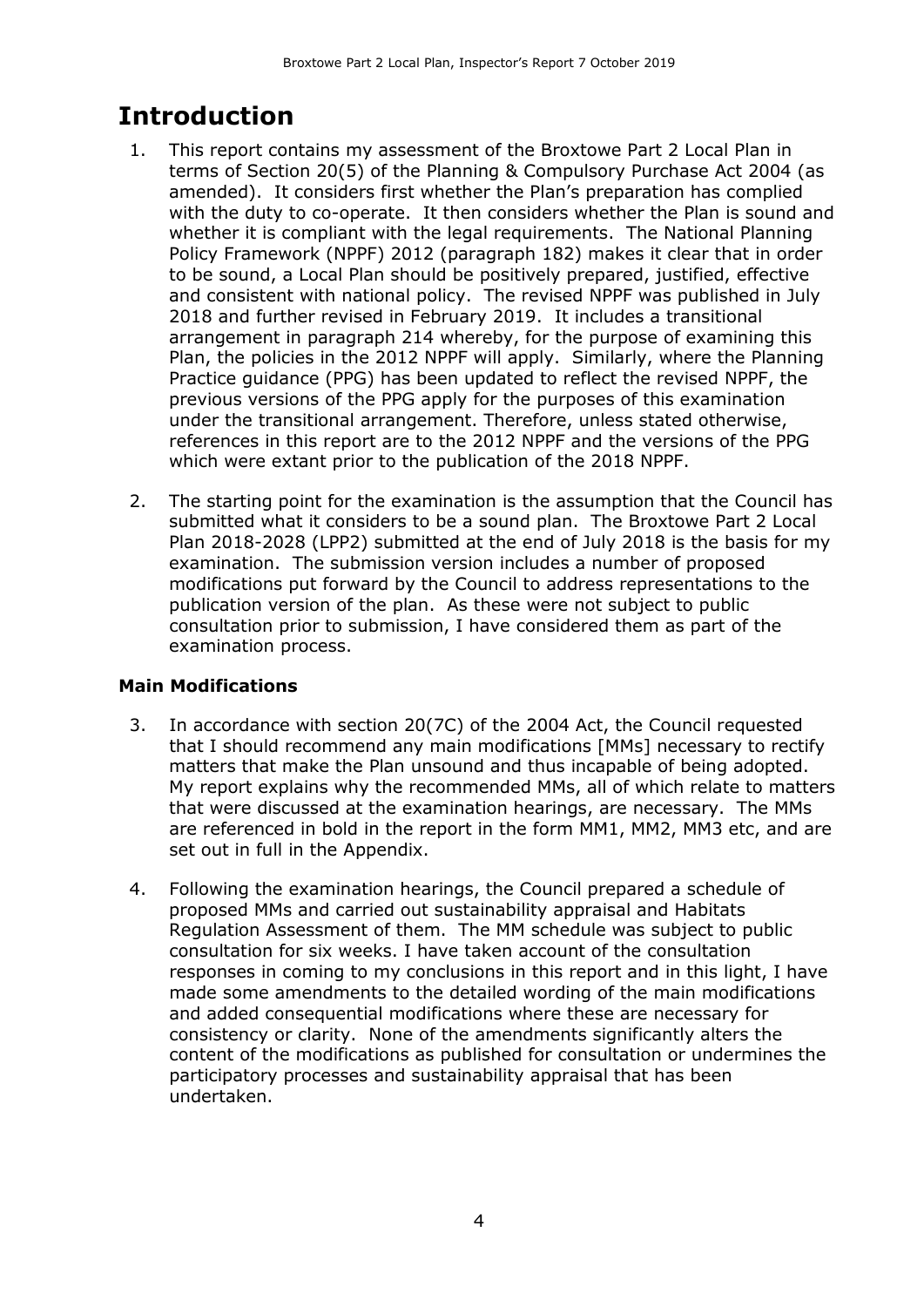#### **Policies Map**

- 5. The Council must maintain an adopted policies map which illustrates geographically the application of the policies in the adopted development plan. When submitting a local plan for examination, the Council is required to provide a submission policies map showing the changes to the adopted policies map that would result from the proposals in the submitted local plan. In this case, the submission policies map comprises two plans, one for the north of the borough and one for the south as set out in CD/05 and CD/06.
- 6. The policies map is not defined in statute as a development plan document and so I do not have the power to recommend main modifications to it. However, a number of the published MMs to the Plan's policies require further corresponding changes to be made to the policies map. These include the deletion of the Eastwood Road Builders Yard, Kimberley (Policy 7.3); the altered site boundaries for land east of Coventry Lane (Policy 3.3) and land south of Kimberley including Kimberley Depot (Policy 7.1); the removal of Local Green Space designations at Bramcote Hills and Bramcote Ridge, Burnt Hill, Bramcote, Catstone Hill Ridge, Strelley, Stapleford Hill and Windmill Hill, Stapleford and the inclusion of these sites as green infrastructure assets (Policy 28). These further changes were published for consultation alongside the MMs.
- 7. When the Plan is adopted, in order to comply with the legislation and give effect to the Plan's policies, the Council will need to update the adopted policies map to include all the changes proposed.

### **Assessment of Duty to Co-operate**

- 8. Section 20(5)(c) of the 2004 Act requires that I consider whether the Council complied with any duty imposed on it by section 33A in respect of the LPP2's preparation.
- 9. There is a history of joint working and cooperation between the Councils that make up the Greater Nottingham area; Broxtowe, Erewash, Gedling, Rushcliffe and Nottingham City. The preparation of the Broxtowe, Gedling and Nottingham City Aligned Core Strategies (ACS) was part of this process overseen by the Greater Nottingham Joint Planning Advisory Board (JPAB). A number of officer groups meet on an ongoing basis to discuss cross boundary issues and to ensure the continued coherent strategic planning of the area.
- 10. The strategic issues facing the borough include the Green Belt, housing and employment provision, the HS2 Hub at Toton as well as highways and infrastructure matters.
- 11. The Council sits on the East Midlands HS2 Strategic Board chaired by Nottingham City Council. This body provides strategic political guidance for the delivery of HS2 with the aim of maximising the economic benefits to the region. The Council is also represented on the Hub Station Delivery Board and other supportive officer groups. Proposals for the HS2 Hub Station at Toton have progressed through this joint working.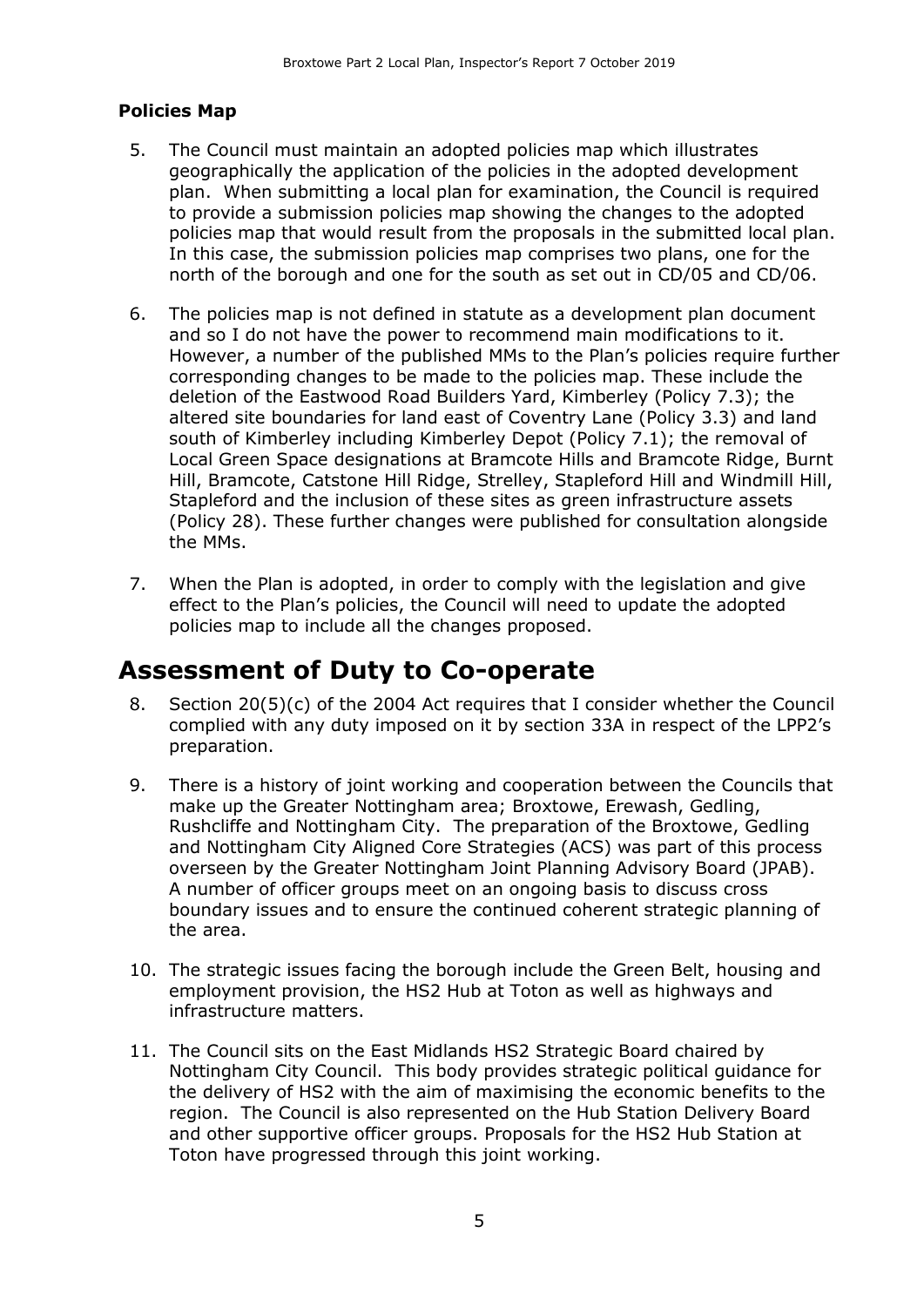- 12. The Council's Duty to Cooperate Compliance Statement, CD/23, sets out in detail all the bodies the Council has cooperated with in addressing strategic issues. It outlines a number of outcomes including the shared spatial strategy of urban concentration with regeneration across the Greater Nottingham Housing Market Area and the preparation of joint evidence documents. These include the Nottingham Core Housing Market Area Assessment, the South Nottinghamshire Gypsy and Traveller Accommodation Assessment [GTAA], the Employment Land Forecasting Study, and the Greater Nottingham and Ashfield Green Belt Assessment Framework. It also refers to the positive engagement with regard to the formulation of development and policy requirements.
- 13. The Duty to Cooperate has been challenged on the basis that there has been no assessment of the scope to increase housing land supply in Nottingham City thereby avoiding the need for further Green Belt release in Broxtowe. However, strategic housing matters were addressed in the ACS. Furthermore, in line with the Duty to Cooperate, discussions were held with other authorities in the Greater Nottingham Housing Market Area through the JPAB. The evidence demonstrates that consideration was given to a range of alternative strategies before the Council concluded that Green Belt release would be necessary.
- 14. Overall, I am satisfied that where necessary the Council has engaged constructively, actively and on an on-going basis in the preparation of the Plan and that the duty to co-operate has therefore been met.

### **Assessment of Soundness**

#### **Background**

- 15. The Broxtowe Local Plan has been prepared in two parts. Working with Gedling and Nottingham City Councils, an aligned and consistent planning strategy for this part of Greater Nottingham was prepared and adopted in September 2014. The Aligned Core Strategies (ACS) forms the Part 1 Plan and sets out the spatial vision for the Borough up to 2028. It contains strategic policies and guidance on how the anticipated level of development can occur in a sustainable way. It also describes in broad terms where the new homes, jobs and infrastructure will go.
- 16. Part 2 of the Local Plan contains allocations and development management policies to conform with the ACS. Its purpose is to provide a clear local framework to secure positive development to enhance the borough. This includes the allocation of sufficient sites in the right locations to align with the spatial strategy and meet the housing needs identified in ACS Policy 2 and a review of the Green Belt to facilitate the delivery of strategic locations for growth as necessary. Furthermore, the Part 2 Plan seeks to improve town and district centres and provide increased access to open space whilst protecting the historic and natural environment.

#### **Main Issues**

17. Taking account of all the representations, the written evidence and the discussions that took place at the examination hearings, I have identified six main issues upon which the soundness of the Plan depends. Under these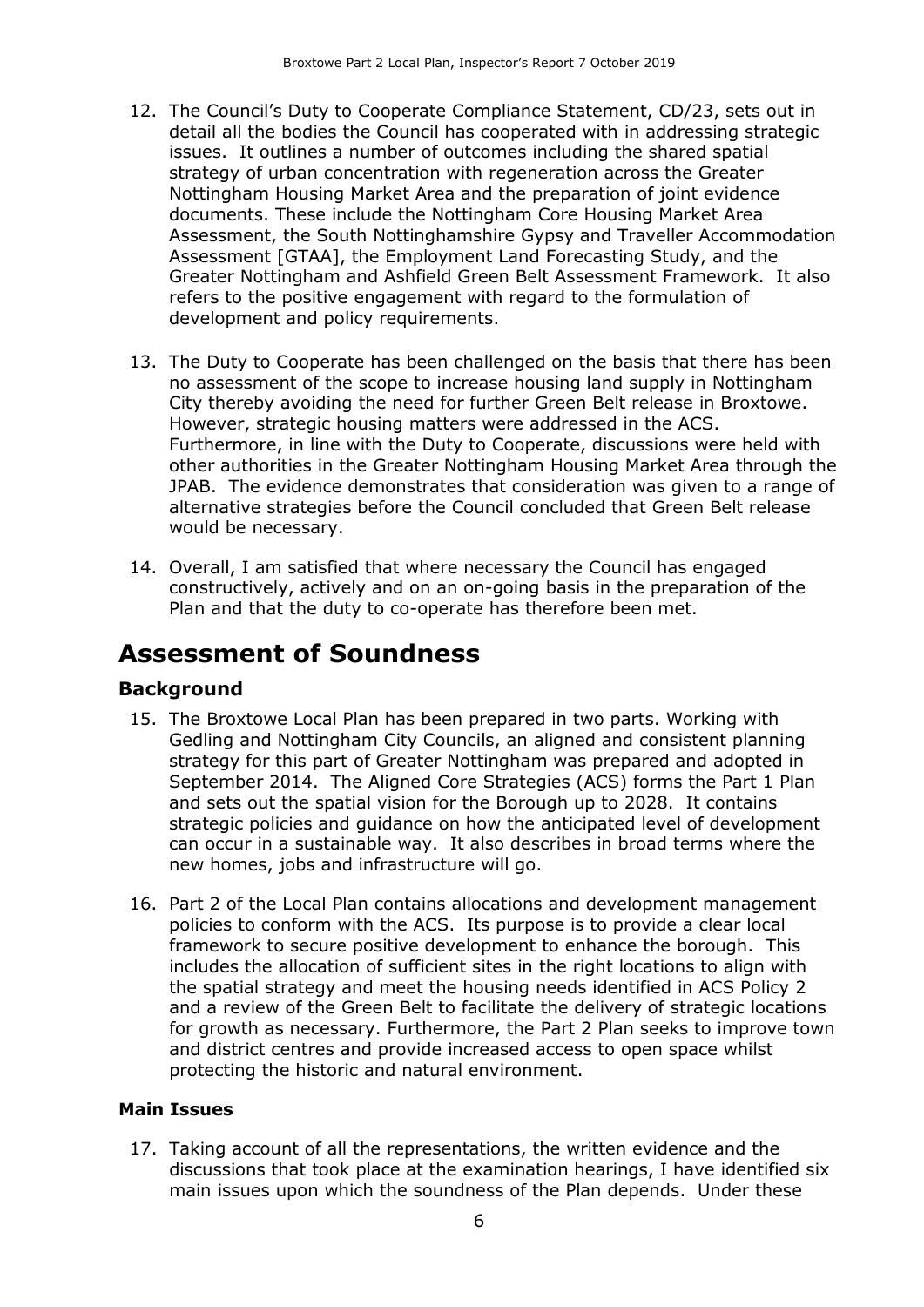headings my report deals with the main matters of soundness rather than responding to every point raised by representors.

#### **Issue 1 – Whether the LPP2 is consistent with the spatial strategy in the ACS in terms of the overall scale and distribution of housing it makes provision for and its approach to the release of land from the Green Belt.**

- 18. The ACS in Policy 2 sets out a minimum number of 6150 new homes to be delivered in Broxtowe by 2028. The Policy also sets out a spatial distribution concentrating new homes in the main built up area of Nottingham, and then in the Key Settlements identified for growth namely Awsworth, Brinsley, Eastwood and Kimberley.
- 19. The LPP2 as submitted makes provision for 6,950 homes in the borough over the plan period. This figure has been updated by the Council to 7,512 dwellings, which includes 300 windfalls, following discussions with developers about the capacity of the strategic sites. This represents a figure 22% above the ACS requirement. The scale of housing proposed would therefore be sufficient to meet the minimum strategic requirement.
- 20. In terms of the distribution of new homes, the revised housing capacity proposed in LPP2 would significantly exceed the minimum figure of 3,800 dwellings for the main built up area by 1329 dwellings. In Awsworth and Brinsley, there would be a minor surplus in delivery, however, in Eastwood and Kimberley, there would be a shortfall of around 18% and just over 17% respectively.
- 21. The ACS is clear that most of Broxtowe's housing provision is to be met to the south of the borough within or adjoining the main built up area of Nottingham. However, it is recognised that some housing provision in the north of the borough is important to ensure that such settlements can expand to meet their growing needs. The ACS requires a minimum number of homes in the main built up area, which the LPP2 would exceed and an 'up to' figure for the remainder of the borough. Therefore, outside the main built up area, a delivery figure below the stated number in the ACS would be consistent with the policy expectation. Accordingly, I am satisfied that the spatial distribution of homes proposed in the LPP2 would generally accord with the ACS.
- 22. The long-established Nottingham Derby Green Belt is very tightly drawn around the built-up areas. The ACS recognises that non-Green Belt opportunities to expand the areas settlements are very limited and therefore establishes that, at the strategic level, exceptional circumstances require the boundaries of the Green Belt to be reviewed in order to meet the development requirements of the borough defined in the ACS.
- 23. ACS Policy 3 also sets out a sequential approach for reviewing Green Belt boundaries. This gives priority firstly to land within the development boundaries of the main built up area of Nottingham, Key Settlements for Growth and other villages, secondly to other land not in the Green Belt, and thirdly to Green Belt adjacent to the boundaries of the main built up area of Nottingham, Key Settlements and other villages.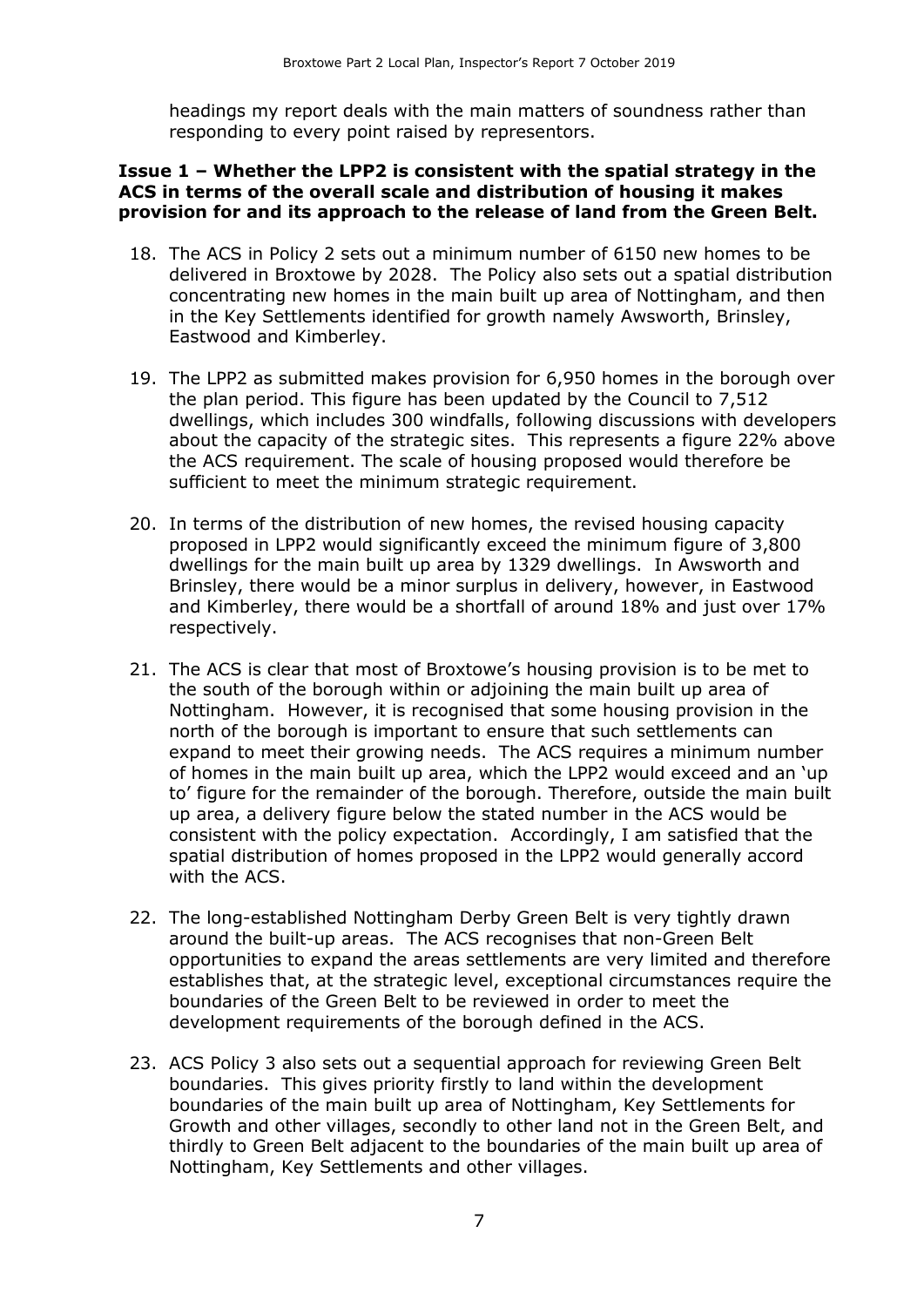- 24. The application of this approach is demonstrated in the Council's Site Selection Document, as discussed below under Issue 2. This confirms that commitments and proposed allocations in the urban areas of the borough and on developable opportunities on other land not in the Green Belt, would be insufficient alone to meet the ACS housing requirement. The amendment of Green Belt boundaries and the release of land from the Green Belt within Broxtowe as part of the LPP2 is therefore necessary to meet the housing needs of the borough to 2028 and beyond.
- 25. The LPP2 makes provision for more homes than is needed to meet the minimum ACS requirements. However, the Council's Housing Trajectory illustrates a reliance on a number of large sites coming forward in 2020/21 to 2024/25, for example at Toton and land east and west of Coventry Lane. There is a risk that the delivery of these sites may be delayed to later in the plan period or even beyond. There is also concern that the rate of delivery of these sites and others may be lower than anticipated.
- 26. It is therefore important that the Plan provides sufficient flexibility to deal with any unanticipated shortfall. I consider below under Issue 2 the deliverability and developability of the proposed allocations and whether there are exceptional circumstances to justify the alteration of Green Belt boundaries in each case. However, in the context of NPPF's expectation to significantly boost the supply of housing and support growth, as well as the need to reduce the risks to delivery over the whole plan period, the proposed level of housing supply above the ACS housing requirement and the principle of Green Belt land to support this provision in the LPP2 is justified.

#### **Conclusion on Issue 1**

27. Subject to **MM2**, the LPP2 is consistent with the ACS in terms of its housing requirement and the distribution of housing. The approach to the release of Green Belt land is justified.

#### **Issue 2 – Whether the process for selecting residential sites is robust, whether the sites are justified, deliverable and developable and the Key Development requirements are justified, and whether exceptional circumstances have been demonstrated for the removal of sites from the Green Belt.**

#### **Site selection**

28. The Council's Site Selection document outlines the process undertaken to identify proposed allocations in the LPP2. The ACS was the subject of a Legal Challenge. The judgment focused on the interaction between Policies 2 and 3 of the ACS and the search sequence to be used to identify sites focussing first on the main built up areas. The judgment sets out an approach that the Council should take when determining whether Green Belt boundaries should be amended. This includes the assessment of the acuteness of need, constraints on supply, difficulties in achieving sustainable development without Green Belt development, harm to the Green Belt and the extent to which the harm can be ameliorated. The Council have followed this approach.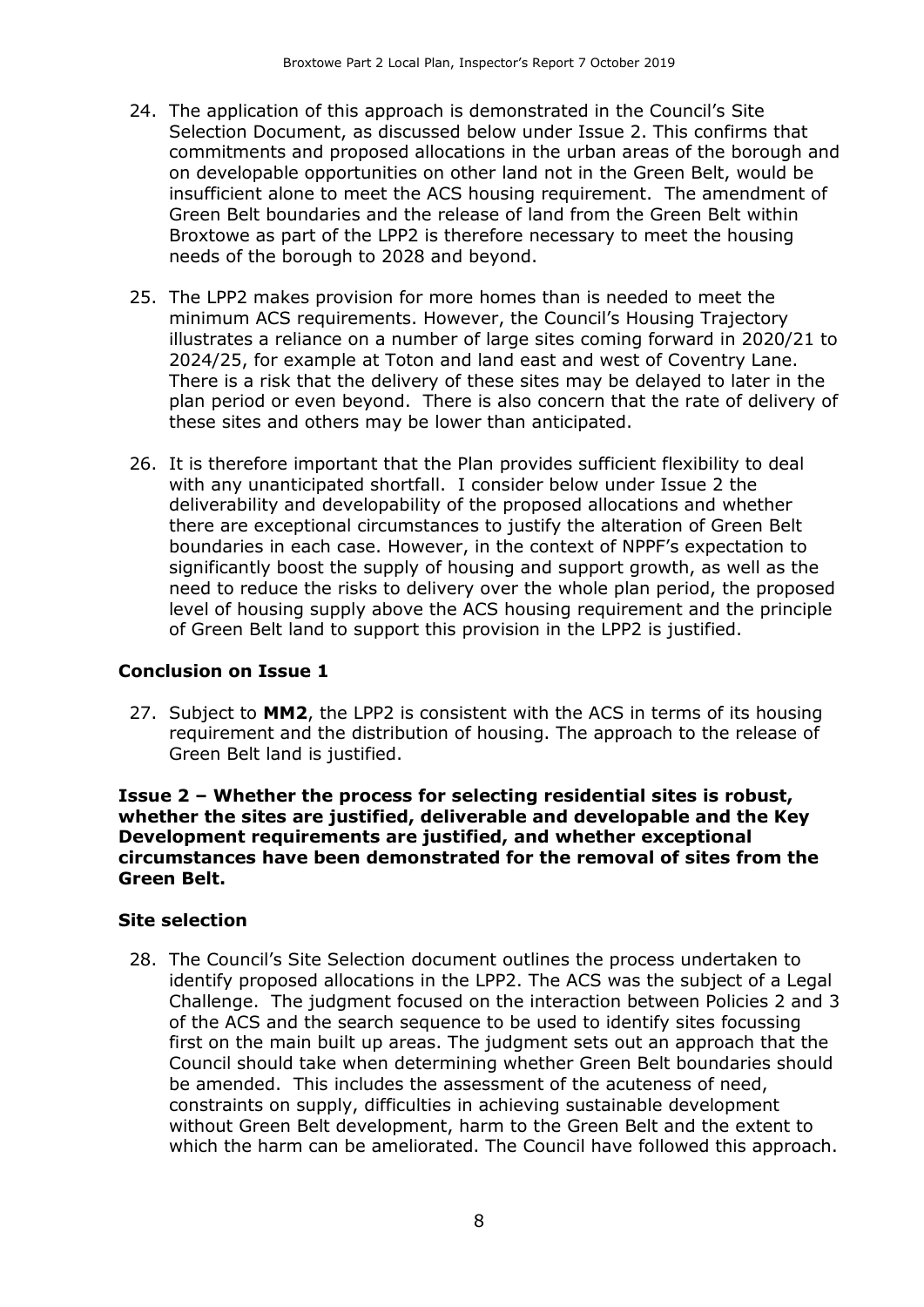29. The Issues and Options consultations focussed on keeping Green Belt amendments to a minimum and maximising the potential of sites in the urban area. Site selection was supported by the 2017/18 SHLAA, the Green Belt Review and the Sustainability Appraisal which was informed by a series of detailed design reviews and a landscape character appraisal. I am satisfied that the site selection process has been thorough and proportionate, with decisions on preferred sites adequately justified.

#### **Green Belt Review**

- 30. In February 2015 the Greater Nottingham Councils of Broxtowe, Gedling and Nottingham City together with Ashfield District Council, published a Green Belt Assessment Framework. This document established a common means of assessing the purposes of the Green Belt to help the Councils reach a view on whether specific areas of land could be considered for release.
- 31. In the same month, Broxtowe Borough Council published a Green Belt Review (GBR) generally consistent with the above Assessment Framework. In total 49 zones across the borough were assessed. The Toton Strategic Location for Growth was assessed separately as well as sites on the boundary with Ashfield and Nottingham City Administrative areas. Each zone was assessed against the five purposes of the Green Belt and a score given reflecting the performance against each purpose.
- 32. The broad zones considered vary in size. Where a zone has no or poor defensible boundaries or a visual disconnect with the settlement, any Green Belt release would be unjustified. In these circumstances, it would be unnecessary to assess smaller land parcels.
- 33. In the case of other zones, for example Zone 4 in Brinsley and Zone 2 in Awsworth, the GBR makes recommendations for the least harmful part of the zone to be taken forward having regard to the relationship with the settlement and the presence of defensible boundaries. In so doing, the Review has where appropriate provided a finer grained assessment.
- 34. The assessment of sites has followed a systematic and objective approach following a clear assessment framework. Inevitably judgments need to be made about how to sub divide land. I am satisfied that the review has been undertaken consistently and the scoring is a fair representation of the value of sites to the Green Belt. There is no clear evidence before me to indicate that the overall conclusions of the review would have been any different if the scoring had been based on alternative areas.
- 35. Concern has also been raised that, except for the release of Green Belt at Toton, the GBR does not specifically consider Green Belt boundary changes to provide for economic development. The purpose of the GBR was to consider the release of land to meet all development needs of the borough over the plan period. This included employment as well as other uses. As explained later in my report, I conclude that employment land needs can be met without the need to release further Green Belt land.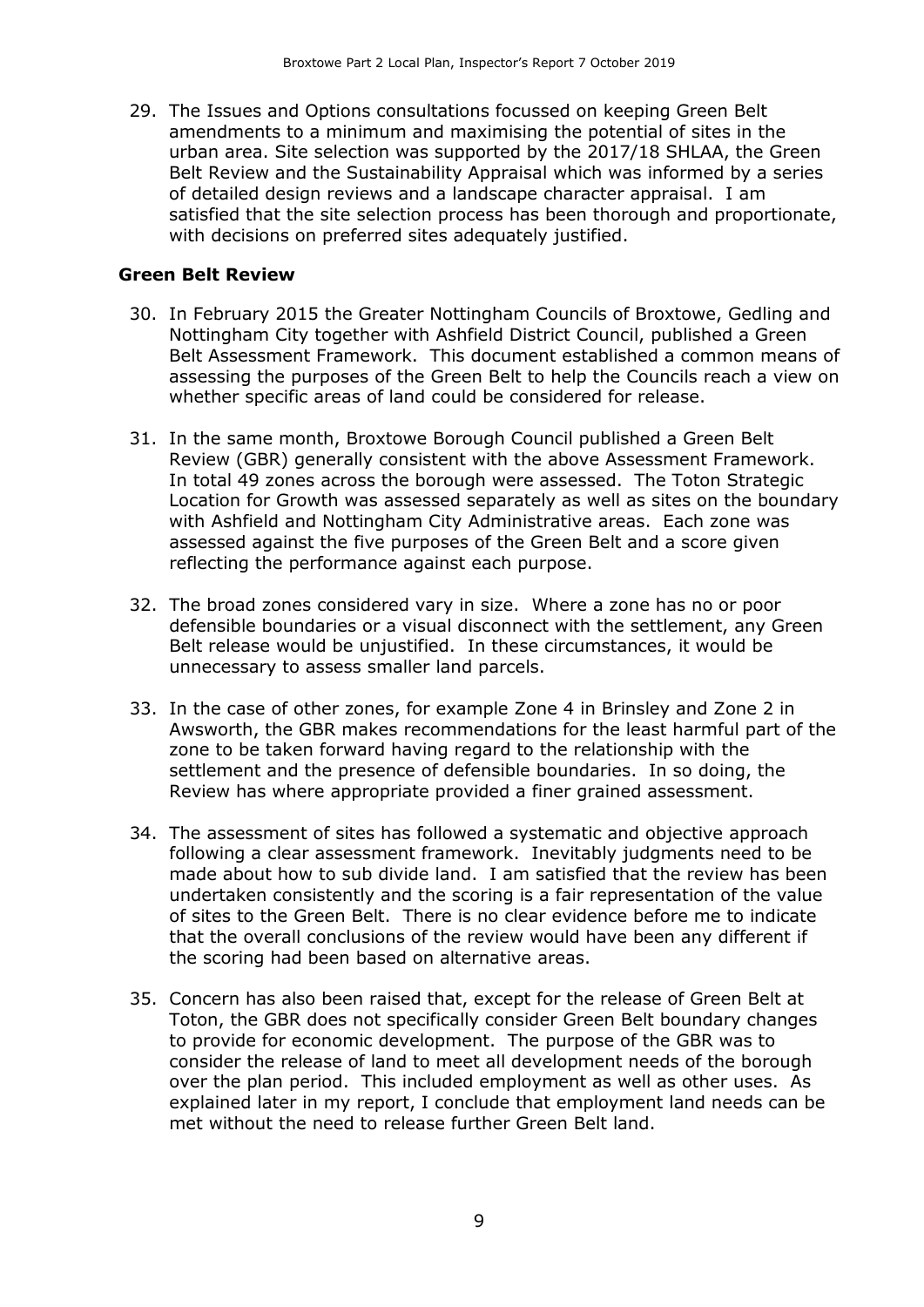#### **Allocated Sites**

- 36. I assess below the deliverability of each of the allocated sites in turn and consider whether their respective development requirements are appropriate and justified.
- 37. Each allocation includes a Key Development Aspiration to mitigate highways impact on the wider road network to ensure congestion is not made worse than currently exists. Whilst I accept this forms an aspiration not a policy requirement, the aspiration to not make congestion worse, is not justified and conflicts with paragraph 32 of the NPPF. In order to ensure the effectiveness of the Plan and consistency with the NPPF, the respective MMs for each allocation amend this wording to state the aspiration that sustainable transport measures will be fully utilised to reduce the reliance on the car and that residual cumulative impacts on the highway network should be mitigated to ensure that they are not severe.

#### **Policy 3.1 - Chetwynd Barracks**

- 38. Chetwynd Barracks forms a Ministry of Defence (MOD) site covering approximately 91.5 hectares. It comprises a number of military buildings, staff housing, a firing range, playing fields and car parking areas. The site has heritage interest with a Listed Memorial to workers of the National Filling Factory No. 6 as well as a number of other non-designated heritage assets. The site is expected to deliver 500 homes over the plan period from 2023/24.
- 39. Concern has been raised about the availability of the site and whether it could realistically deliver 100 homes per year from 2023 onwards. Following the hearings, it was announced by the MOD that the final vacation and disposal of the barracks would be put back from 2021 to 2024. It is anticipated that the first phase of delivery would come forward on the relatively undeveloped western section of the site which has few constraints. This could still be achieved from 2023 onwards, despite the delay in the site being vacated.
- 40. A significant amount of technical work has already been undertaken to bring the site forward. A Garden Communities Bid has been made in partnership with the Neighbourhood Forum, the County Council, the site owner, the Local Enterprise Partnership and the Council to assist the comprehensive delivery of the whole site. Located within the main built up area, the site performs well in terms of the Sustainability Appraisal (SA) and no viability issues have been identified. The necessary infrastructure to bring the site forward can be delivered concurrently with the development.
- 41. It is essential, in order to ensure the comprehensive development of the site, that a masterplan be prepared to guide its development. This would require continued consultation and engagement with all stakeholders including the Neighbourhood Forum. **MM3** is necessary to ensure the preparation of a Strategic Masterplan and the subsequent delivery of the site to ensure the policy is positively prepared and effective. Consequential changes to the justification text are also necessary for clarity to explain the process for the preparation of the Masterplan and the delivery of development on the site. The modification also addresses the need to provide the necessary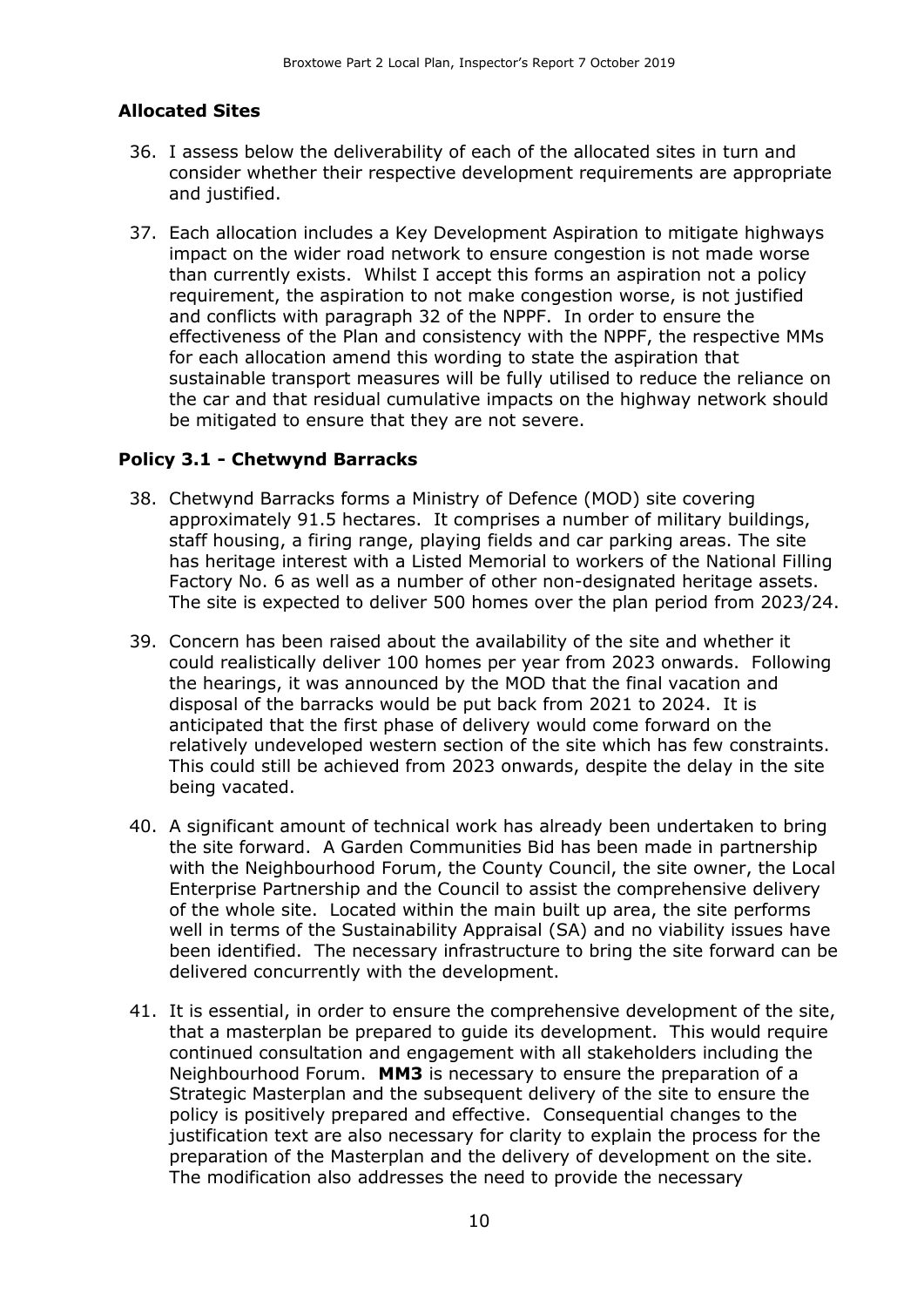infrastructure to deliver the site at a rate and scale to meet the needs of the proposed development. This ensures the policy would be effective.

- 42. A number of technical documents prepared by the site promoter and a concept masterplan suggest that the site has an overall capacity for 1500 dwellings, rather than the 800 stated in the policy. These documents demonstrate that any impacts from an increase in the number of dwellings on the site can be addressed through high quality design at the planning application stage. I am satisfied that an increase in the site capacity is justified to make the most efficient use of this part brownfield site in the urban area and to make a greater contribution to meeting housing needs beyond the plan period. **MM3** increases the capacity of the site accordingly. The modification also requires the integration of the proposed development with the existing MOD residential accommodation on the site, in the interests of effectiveness.
- 43. Concern has been raised about connectivity and the highway infrastructure to serve the site, in particular the requirement for the provision of a northsouth link to the Nottingham Express Transit (NET) Tram Park and Ride site. The site promoter has expressed concern regarding the need for and the deliverability of the link road as it requires land within the allocation in control of a third party. The north-south link forms an aspiration of the East Midland HS2 Growth Strategy in order to deliver sustainable development. Whilst acknowledging the land ownership issues, it is justified that the route of the link road be safeguarded so that the ability to provide this connection is positively facilitated by the development. **MM3** amends the Policy 3 accordingly to ensure the plan is positively prepared and effective.
- 44. The modification requires the highways infrastructure for the site to be considered in conjunction with the requirements for the Toton Strategic Location for Growth and the wider area. This is justified so that the cumulative impacts of development on the strategic and local highway networks can then be appropriately addressed. The modification also clarifies the expectation with regard to walking and cycling routes through the site and connecting to other recreational routes and nearby facilities in the interests of effectiveness.
- 45. The policy is unclear about the retention and enhancement of existing green infrastructure on the site such as playing fields, mature trees, woodland including Hobgoblin Wood and their future management. In addition, the policy lacks clarity in terms of the provision of sustainable drainage. **MM3** rectifies these deficiencies to ensure the policy is effective.
- 46. Concern has been raised about the location of proposed facilities within the site such as the primary school. In addition, following a representation from the Health Authority, the requirement for a medical centre has been demonstrated. **MM3** clarifies that this provision would be located to the south east corner of the site close to the playing pitches and sports facilities.
- 47. The Policy requires the provision of small-scale employment floorspace and a small retail/service centre within the site. The policy is unclear about how much employment and retail floorspace would be anticipated. **MM3** provides further guidance in the justification text for effectiveness.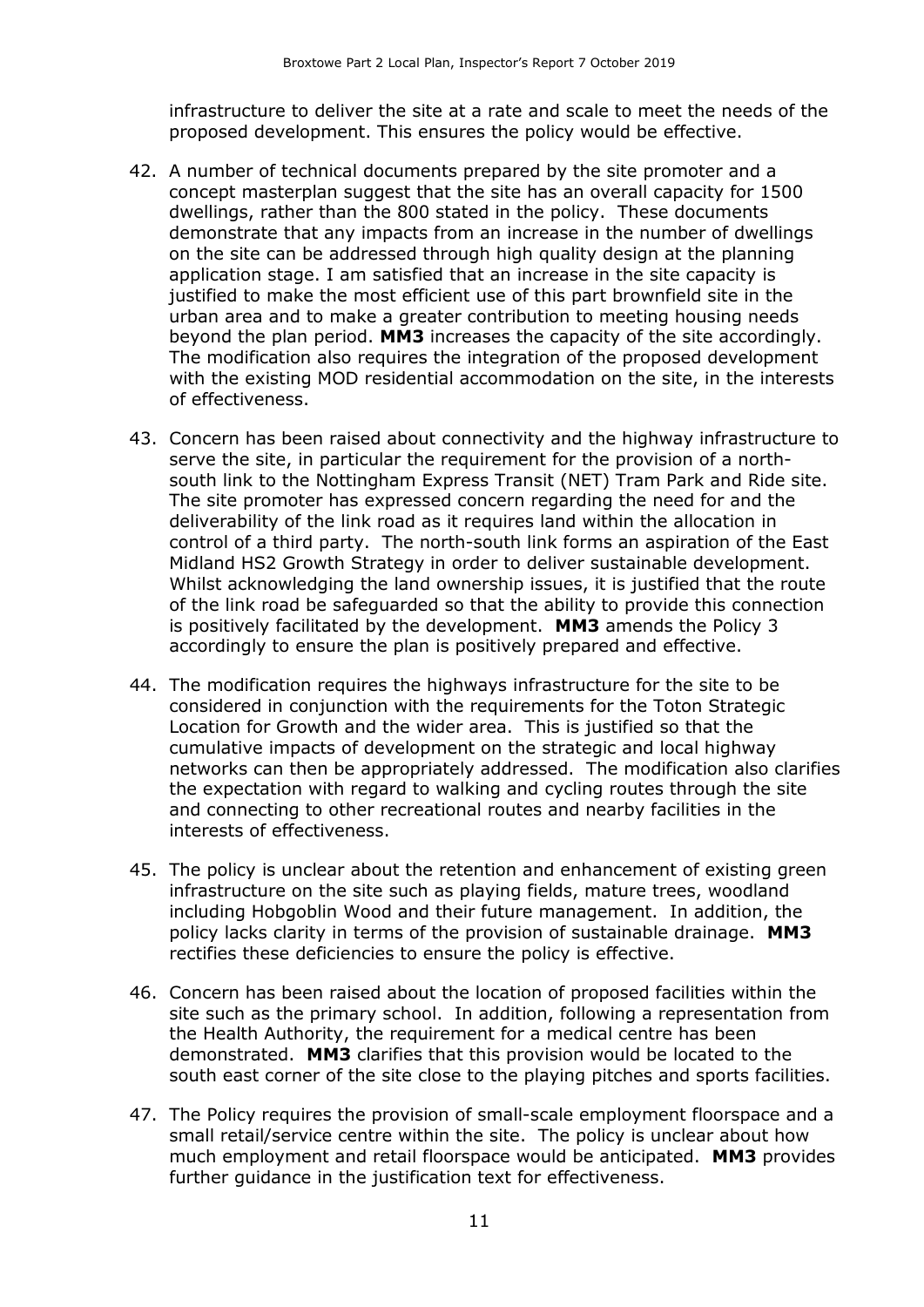48. The modification also clarifies the expectation with regard to the retention and reuse of the existing military buildings on the site and where this is not possible the incorporation of the existing building footprints into the development layout. This requirement is moved from the Key Development Aspirations Section to within the policy for reasons of effectiveness.

#### **Policy 3.2 Land in the vicinity of the HS2 station at Toton (Strategic Location for Growth)**

- 49. Policy 2.3a) iii) of the ACS allocates a strategic location for growth on land east and west of Toton Lane including Toton Sidings in the vicinity of the proposed HS2 station at Toton. The ACS specifies that the allocation should include a minimum of 500 homes with the appropriate mix of this and other uses to be determined in the LPP2.
- 50. The East Midlands HS2 Growth Strategy was produced by local partners including the Local Enterprise Partnership in September 2017 and contains a long term non statutory development framework for the Toton area. The framework envisages a mix of uses around a station hub, with employment (including the Toton Innovation Campus), residential, transport interchange, green infrastructure and supporting community facilities including retail creating a self-sustaining community. Governance arrangements have been put in place with the Toton Delivery Board reporting to the East Midlands Strategic Board and associated officer groups.
- 51. The purpose of Policy 3.2 is to release just over 153 hectares of land from the Green Belt to facilitate this mixed-use proposal. The Inspector examining the ACS was satisfied that the potential for land at Toton to help meet the requirements for housing and mixed-use development in the borough constituted the exceptional circumstances to release the site from the Green Belt. Its potential to maximise the economic benefits from the proposed HS2 station reinforce the case for changing the Green Belt boundary at this location.
- 52. The site is part greenfield and part brownfield located adjoining the main built up area of Nottingham, the focus for new development in the borough. It includes agricultural land, existing railway sidings, a small number of existing homes, a scrap yard, a sewage treatment works and the NET Park and Ride site. The site has strong defensible boundaries with the tram line and the A52 to the north, the River Erewash and an existing tree belt to the west, the built-up areas of Toton to the south and Chilwell to the east. Whilst the allocation is extensive, the development of land at Toton would not undermine the fundamental Green Belt purpose of separating Derby and Nottingham, a matter recognised by the ACS Inspector. There is some potential for the merging of Toton and Stapleford however this would be mitigated by the A52 and the provision of green infrastructure within the development.
- 53. Large parts of the allocation are open in character and its development would impact on the openness of the Green Belt. However, bearing in mind the economic opportunities associated with the HS2 and the significant contribution the site would make to housing in the borough within and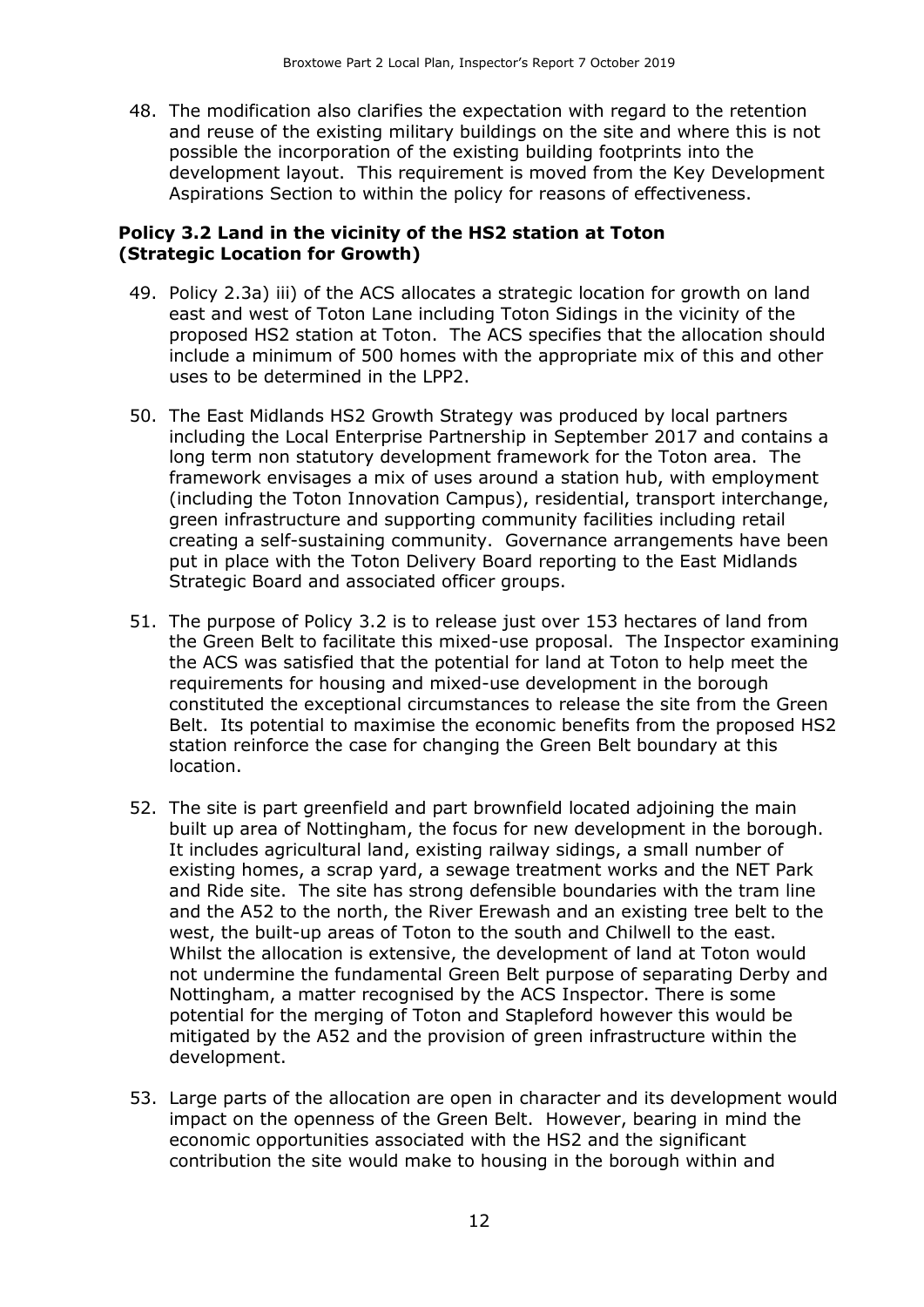beyond the plan period, I consider that the benefits outweigh the harm to Green Belt openness.

- 54. The East Midlands HS2 Growth Strategy 2017 provides a Development Framework for the Toton Strategic Location for Growth and an indication of the overall capacity of the site. In the interests of effectiveness and to ensure that the LPP2 is positively prepared, **MM4** clarifies that the site has an overall capacity of around 3000 homes, with delivery extending beyond the plan period.
- 55. There is an extant outline planning permission in place for a mixed-use development of 500 homes, a convenience store, education floorspace, a day nursery, pub restaurant, an 80-bed care facility, and the provision of a plot for a medical centre on land to the west of Toton Lane. Reserved matters permission for phase 1 of the development, 282 dwellings, was granted in February 2018.
- 56. The development of these first 500 homes is not dependant on the HS2 proposal or the associated infrastructure. The infrastructure required to bring the homes forward is the subject of a section 106 agreement on the outline approval and I have no evidence to suggest that it cannot be implemented as part of the development.
- 57. Policy 3.2 sets down a number of key development requirements for the site firstly within the plan period and then beyond. With regard to development within the plan period, **MM4** amends the housing delivery figure to provide for a range between 500 and 800 homes. This provides greater flexibility. The modification also removes the density requirement to enable a design led approach to the development.
- 58. The policy lacks clarity on the nature and extent of employment uses, the scale of retail provision, the green infrastructure expectations and infrastructure provision for the site. In the interests of effectiveness, **MM4**  outlines these requirements. It also requires that development does not prejudice the construction of the access to HS2 or the further build out of the Innovation Campus in the interests of effectiveness. The modification also amends the justification text to refer to the extant outline planning permission and to clarify that there are no obstacles to its implementation within the plan period.
- 59. Beyond the plan period, it is necessary that a Strategic Masterplan be prepared for the site to ensure a comprehensive coordinated development. **MM4** sets out this requirement and amends and expands the justification text accordingly to ensure the policy is positively prepared, justified and effective. The modification also sets out a number of amendments to the Key Development Requirements. These relate to the scale of further retail and community facilities on the site, the nature and extent of employment and residential uses, the highway and transport expectations including the flexibility for a pedestrian route either over or under the station, the green infrastructure requirements, remediation, flood and surface water mitigation delivery expectations and infrastructure provision. These amendments, as well as consequential changes to the justification text, are necessary to ensure the policy is positively prepared, justified and effective.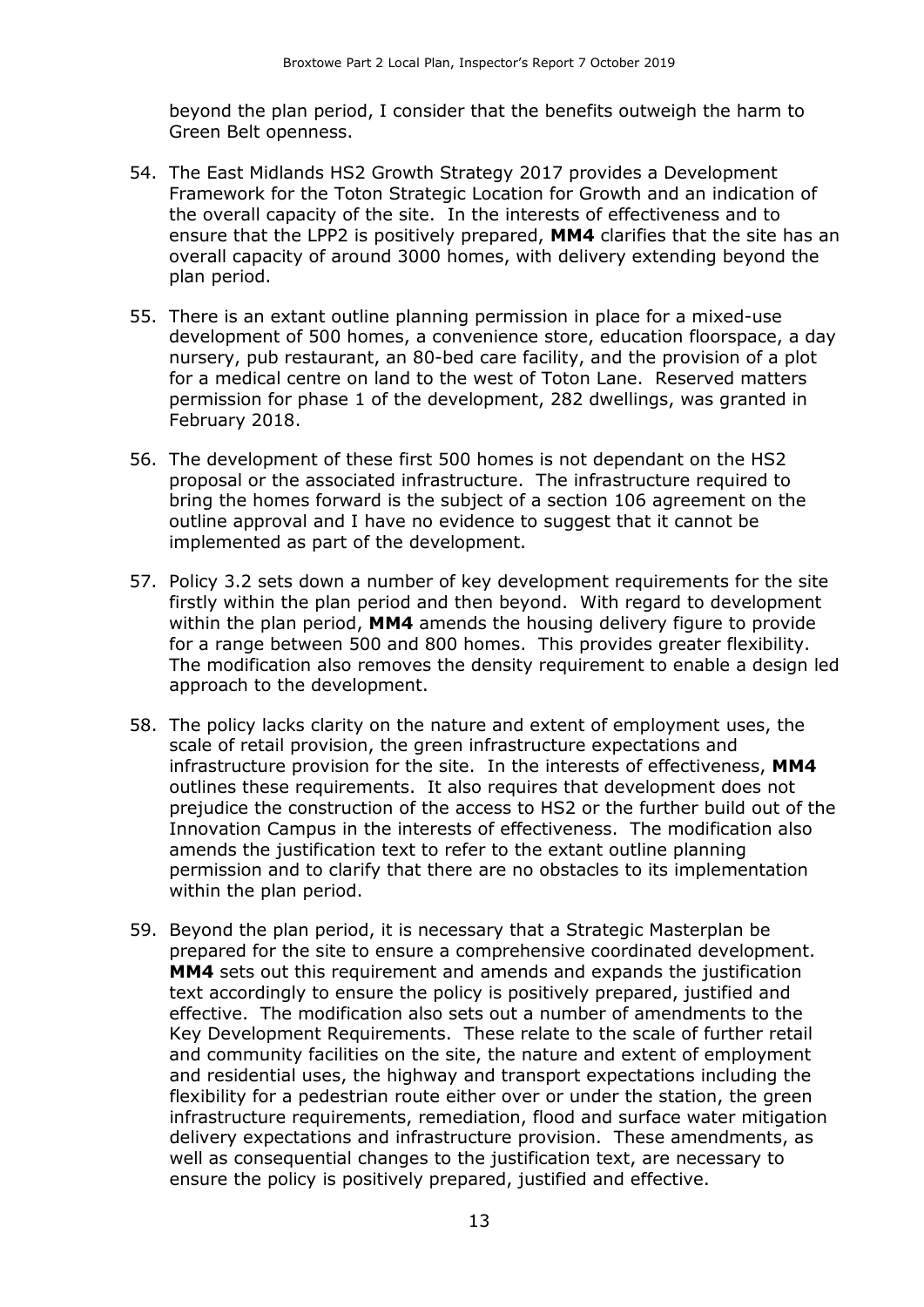60. A representor has suggested that the plan for Toton is not ambitious enough and that the site could be extended to include land to the east of Toton Lane. An extension of the allocation would require further Green Belt release beyond that proposed in the submitted LPP2. I have no evidence before me of exceptional circumstances to demonstrate that this is required. The allocation is for a site of just over 153 hectares. It has significant potential for further development beyond the plan period which would help to meet the long-term needs of the borough, provide for HS2 and meet the economic aspirations of the wider region.

#### **Policy 3.3 Bramcote (East of Coventry Lane)**

- 61. This site is largely greenfield comprising the former playing fields of Bramcote School. Immediately to the south of the allocation lies the Brethren Meeting Hall site with associated car parking and access. It is proposed to include this site in the allocation increasing the site area from 16.6 hectares to 18.9 hectares. The site promoter has prepared a masterplan for the site and has demonstrated that the expanded site, together with a more efficient layout and increased density, could provide approximately 500 dwellings on the site, rather than the 300 set out in the policy.
- 62. The site is predominantly in the ownership of Nottinghamshire County Council who along with the minority landowner are keen to bring the site forward in order to provide the funding for a new secondary school. The increased site capacity would improve the overall viability of the scheme. It would also make efficient use of the previously developed Brethren Meeting Hall site, which would not be appropriate to be included in the proposed Local Green Space designation of Bramcote Hills and Bramcote Ridge to the south. (I consider this proposed designation later in my report). I am satisfied that the increase in the area of the site and the number of dwellings that could be built is justified. **MM5** increases the capacity of the site accordingly.
- 63. The expanded site is bounded to the north by the railway line and to the west by Coventry Lane. It adjoins the urban area of Bramcote to the east and to the south, the site is contained by Bramcote Ridge. Overall it makes a limited contribution to Green Belt purposes.
- 64. The Housing Trajectory envisages the site contributing to the 5-year housing land supply. delivering homes from 2020/21. Despite there being no current planning permission in place, I am satisfied from the delivery assumptions in the SoCG, the evidence of the commitment of the County Council for the delivery of the school, and the fact that the site is in one the strongest market areas in the borough, that housing completions would begin on site within 5 years.
- 65. Together with the allocation for land west of Coventry Lane (Policy 3.4), there would be an increase in built form between Stapleford and Bramcote, resulting in a moderate reduction in the size of the gap between the settlements. However, a degree of separation would remain due to the presence of intervening open land including the playing field to Bramcote School. A suggestion for an area of green space within the site to provide a visual and defensible break between built development was put forward by the Bramcote Neighbourhood Forum at the hearings. I consider that this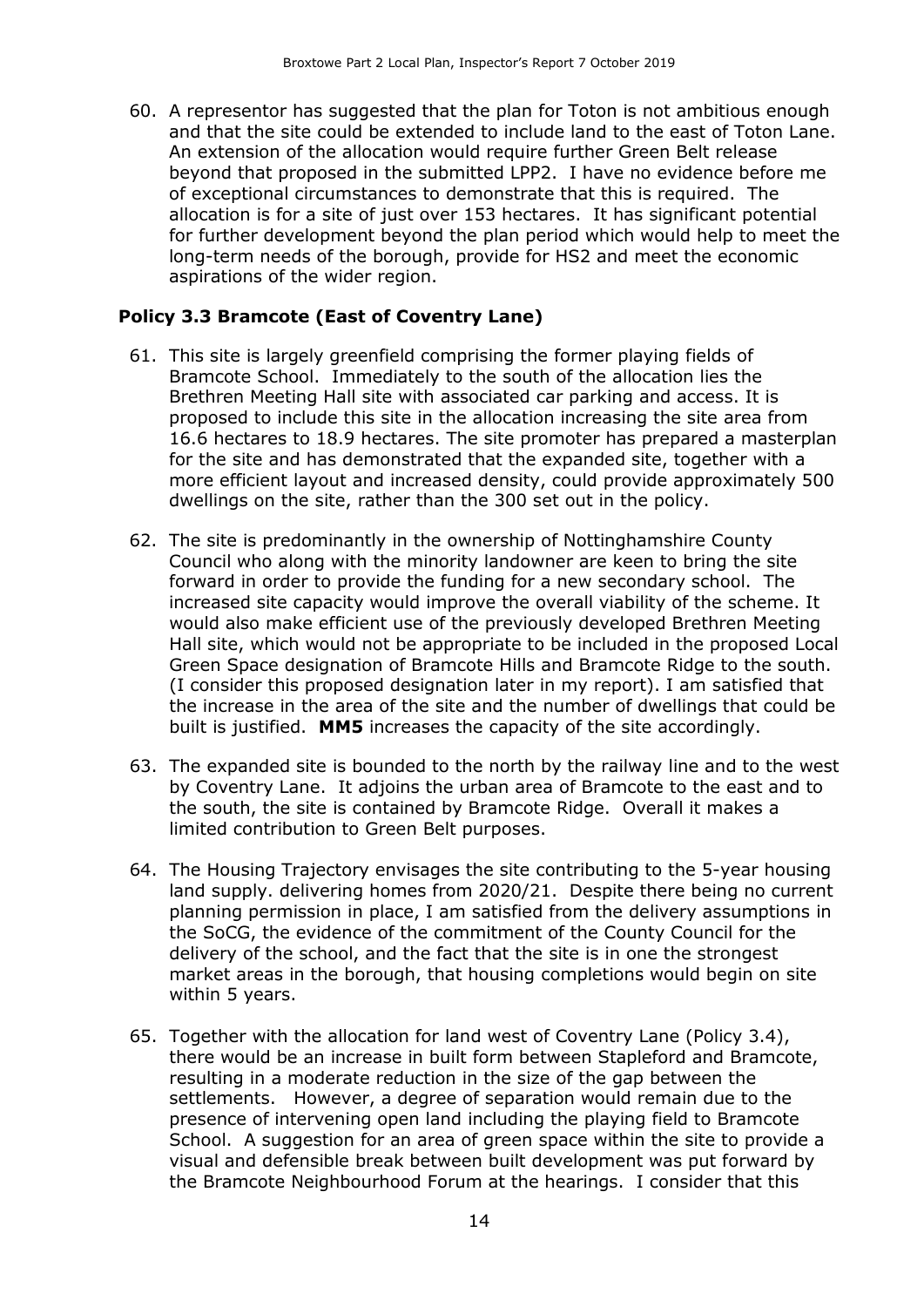would not be necessary as the development requirements stated in the respective policies (Policy 3.3 and 3.4) require landscaping and green infrastructure. This provision would assist to maintain the visual break in built development between the two settlements.

- 66. The policy makes no reference to the provision of cycle routes or where such routes could link into the surrounding networks. **MM5** requires the necessary provision in order to promote non-motorized means of transport. The modification also clarifies that the access to the site from Coventry Lane should form a single junction which also serves the adjacent site to the west of Coventry Lane. The above modifications are necessary to ensure the policy is effective.
- 67. Concern has been raised about the current lack of public transport to serve the site and the nearby allocation to the west of Coventry Lane. **MM5** amends the policy and justification text to require the enhancement of bus routes adjacent to and within the site, supported by development contributions secured at the planning application stage. This is necessary to encourage sustainable transport options and make the policy effective.
- 68. The policy fails to ensure that the use of the existing sports facilities at Bramcote School or the leisure centre would not be prejudiced by the development. **MM5** provides the necessary safeguards in the interest of effectiveness.
- 69. Modifications to the justification text are also required to clarify the delivery mechanisms for the school, the aspiration for a replacement leisure centre, and the intention that land to accommodate the school and leisure centre would be removed from the Green Belt. **MM5** addresses these matters to improve the effectiveness of the policy.
- 70. A negative impact of bringing this site forward, relates to the potential loss of part of the Bramcote Moor Grassland Local Wildlife Site (LWS) to the south of the allocation. The Nottinghamshire Biological Records Centre has determined that the area of most significance is restricted to the south west corner of the LWS. Based on the evidence before me, I am satisfied that any loss could be mitigated through compensatory provision either within the site or on land to the south of the allocation. **MM5** amends the justification text accordingly so that the policy is justified and effective.

#### **Policy 3.4 Stapleford (west of Coventry Lane)**

- 71. This site is part greenfield part brownfield and covers approximately 12.2 hectares. It is allocated for 240 homes. The site is bounded to the north by the railway line, Coventry Lane to the east, Stapleford Hill to the south and a housing development at Field Farm to the west.
- 72. The need to release this site from the Green Belt at this time has been questioned. It was suggested at the hearing that one option would be for the site to be safeguarded for future development, its release to be considered further in the forthcoming review of the ACS. I am satisfied from the evidence before me that the site is needed to contribute towards the current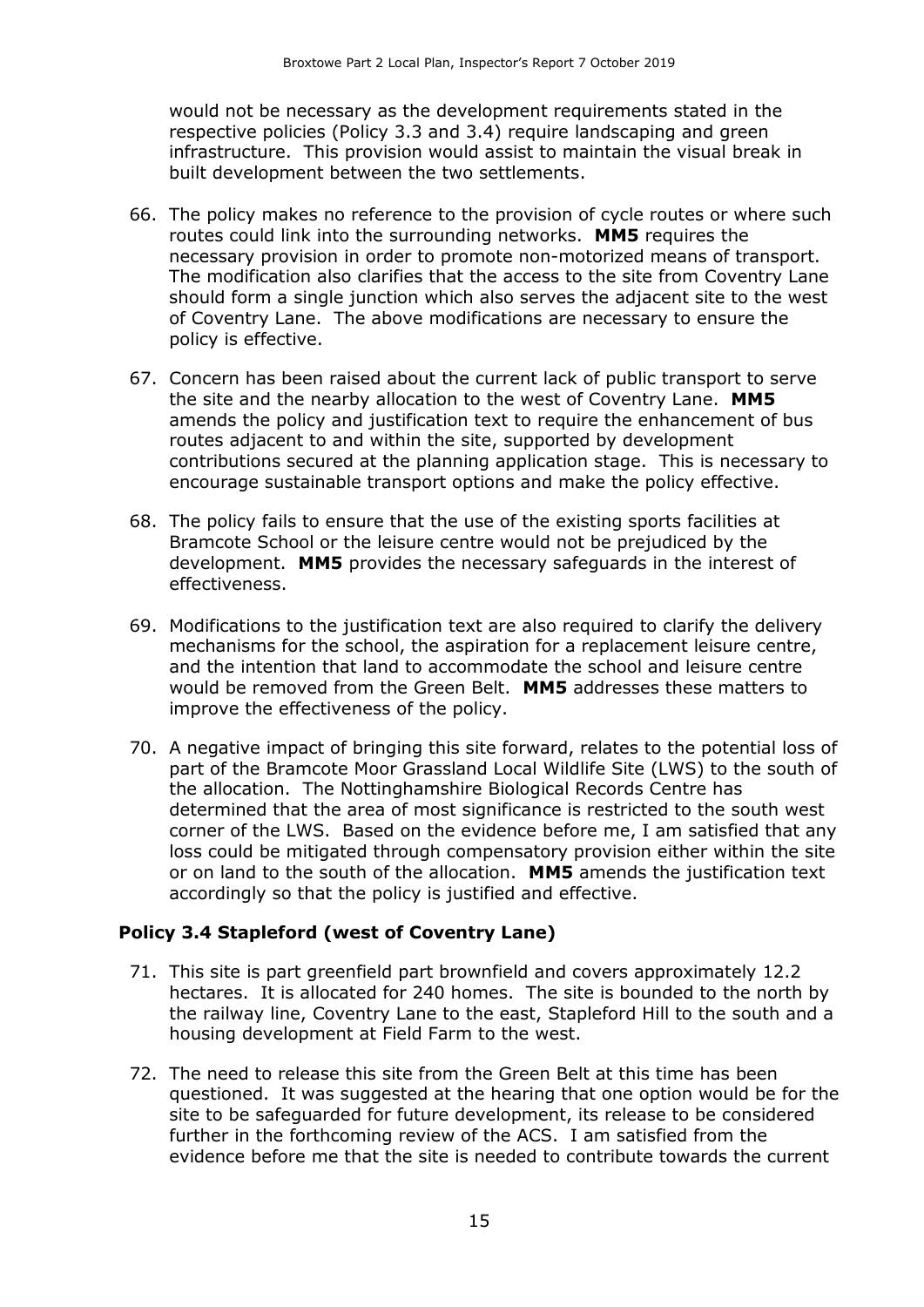housing needs of the borough. The site makes a limited contribution to the five purposes of the Green Belt and has defensible boundaries.

- 73. The submitted Statement of Common Ground (SoCG) confirms the willingness of the landowners to see the site come forward. The Key Development Requirements of the policy can be met, the site is viable and there are no impediments to site delivery. Despite there being no current planning permission in place, I am satisfied from the evidence, including the technical work already undertaken by the site promoter to demonstrate the sites suitability and lack of constraints to development, that housing completions would begin on site within 5 years.
- 74. **MM6** is necessary to ensure the site is served by a single junction which also serves the site to the east of Coventry Lane (as per Policy 3.3 above) and that reference is made to cycling provision on surrounding roads with linkages to the redeveloped school and the adjoining development on the other side of Coventry Lane. The modification also includes the necessary amendment to the policy and justification text to make provision for bus routes adjacent to and within the site. These alterations and additions are required to ensure the policy is justified and effective.

#### **Policy 3.5 Severn Trent, Beeston**

- 75. This former sewage treatment works forms a brownfield site located in the urban area. It lies north of the Beeston Canal which provides an attractive southern boundary. **MM7** is necessary to reduce the number of homes to be built on the site from 150 to 100 in recognition of updated information from the site owner about the amount of land available for development.
- 76. The current access to the site is through the existing sewage works to the north from Lilac Grove. This is a long unattractive route. **MM7** clarifies that the vehicle access should only be onto Lilac Grove but that this could be achieved either from exiting Severn Trent land or from the access road to the Boots site to the east. This is necessary to ensure the policy is effective.
- 77. It is envisaged in the Housing Trajectory that the site would not start delivering new homes until the end of the plan period, 2026/27. This reflects the constraints to the site coming forward, including access and contamination. I have borne in mind that there is a willing landowner, confirmed by the SoCG, and that the delivery timeframe is towards the end of the plan period. I have no evidence to lead me to the conclusion that the site would not be developable at the point envisaged.
- 78. The policy omits to ensure that green infrastructure is managed in perpetuity and that existing hedgerows should be retained and incorporated into any landscaping scheme. **MM7** remedies these shortcomings in the interest of effectiveness. It also clarifies that the pedestrian and cycle bridge linking to the canal towpath should be provided unless it can be demonstrated that it is not required.
- 79. In order to protect the living conditions of future residents on the site, **MM7**  requires an adequate buffer between the residential development and the waste recycling centre and the sewage treatment works and clarifies the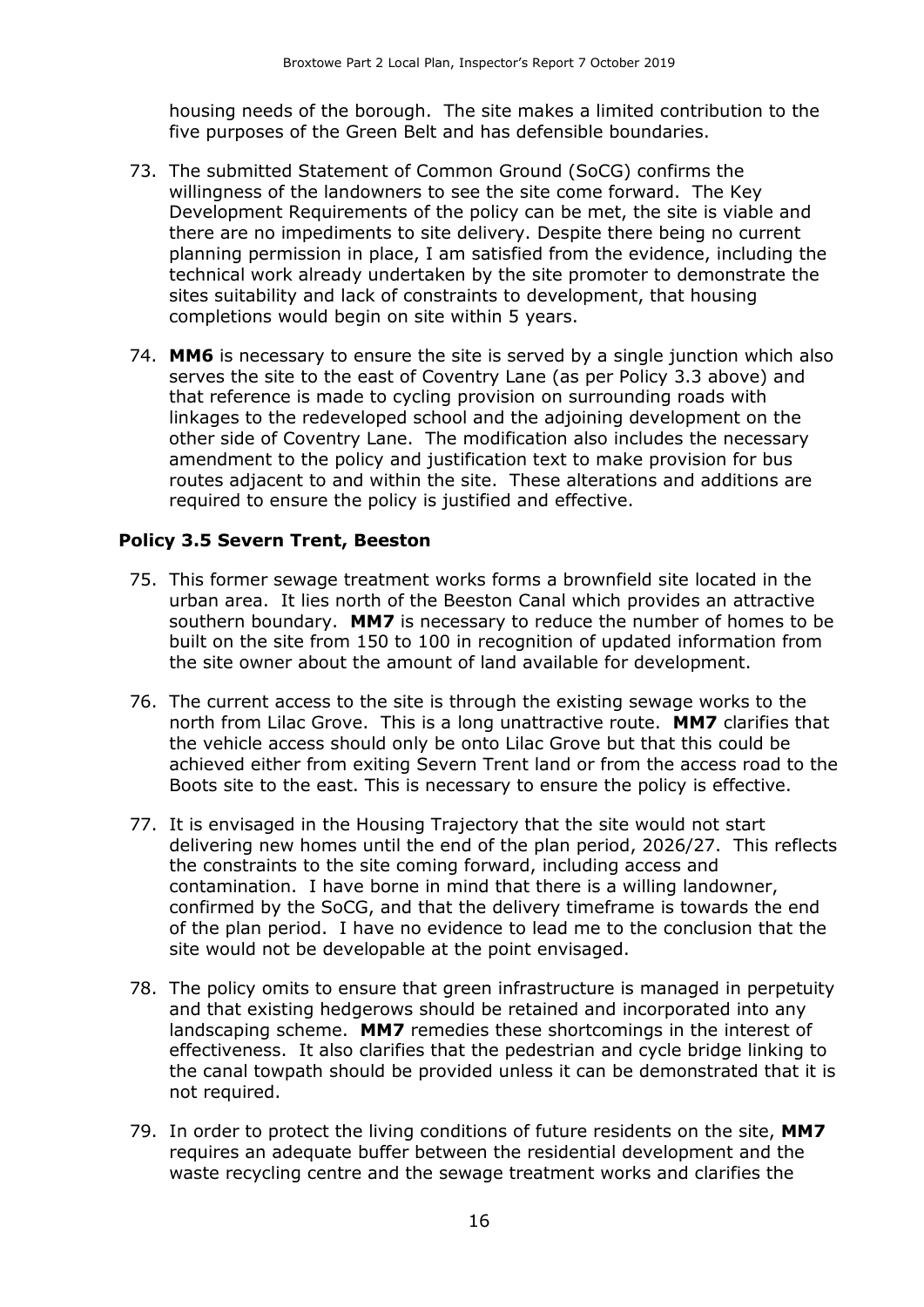requirement to mitigate noise from the adjoining sports pitches. The above amendments are necessary to ensure the policy is effective.

#### **Policy 3.6 Beeston Maltings**

- 80. This previously developed urban site covers approximately 1.7 hectares and is allocated for 56 dwellings. It forms a residual part of a larger 2004 Local Plan Housing Allocation. It is currently occupied by a car repair garage which would need to be relocated for the site to be developed.
- 81. I acknowledge that the site has had the potential for development for some time and has not come forward. However, it is located in Beeston, one of the strongest housing market areas in the borough and adjoins an established residential area. There is a willing landowner and I am advised that recent pre application discussions have taken place. I recognise that there are challenges to the development of the site, including contamination and noise issues with the site's proximity to the railway line. However, I have no evidence before me to suggest that, subject to appropriate mitigation, the site would not be viable or developable.
- 82. **MM8** provides clarity about walking and cycling routes through the site and their connection to the wider network and the expectations for green infrastructure alongside the railway line. This modification is necessary in the interests of effectiveness.

#### **Policy 3.7 Cement Depot, Beeston**

- 83. This brownfield site of just over a hectare in area is owned by Network Rail and located immediately north east of Beeston station. The landowner has been involved in pre application discussions and is actively promoting the site. **MM9** increases the capacity of the site from 21 homes to 40 dwellings to maximise the efficient use of the land. The timescale for delivery of the 40 homes proposed, 2023/24, appears realistic.
- 84. The proposed walking and cycling route links through the site to the railway station provide the opportunity for the provision of an off-road section of the National Cycle Network route 6 which runs close to the site. **MM9** amends the policy to add this requirement in the interests of effectiveness.
- 85. The green infrastructure requirements are also clarified in **MM9** to outline the expectation that soft landscaping should act as a wildlife corridor along the railway line. This is necessary to ensure the policy is effective.

#### **Policy 3.8 Land fronting Wollaton Road, Beeston**

86. This small 0.1-hectare site located close to Beeston Town Centre forms an area of hardstanding currently used by a temporary vehicle car wash. There appears to be no impediment to its delivery. I consider there is a realistic prospect for the site to deliver 12 homes in 2023/24 as envisaged. It is unclear in the heritage requirement of the policy which Listed building is being referred to. Furthermore, the requirement to respect its setting is inconsistent with the NPPF which requires the preservation or enhancement of a heritage asset. **MM10** modifies the policy accordingly.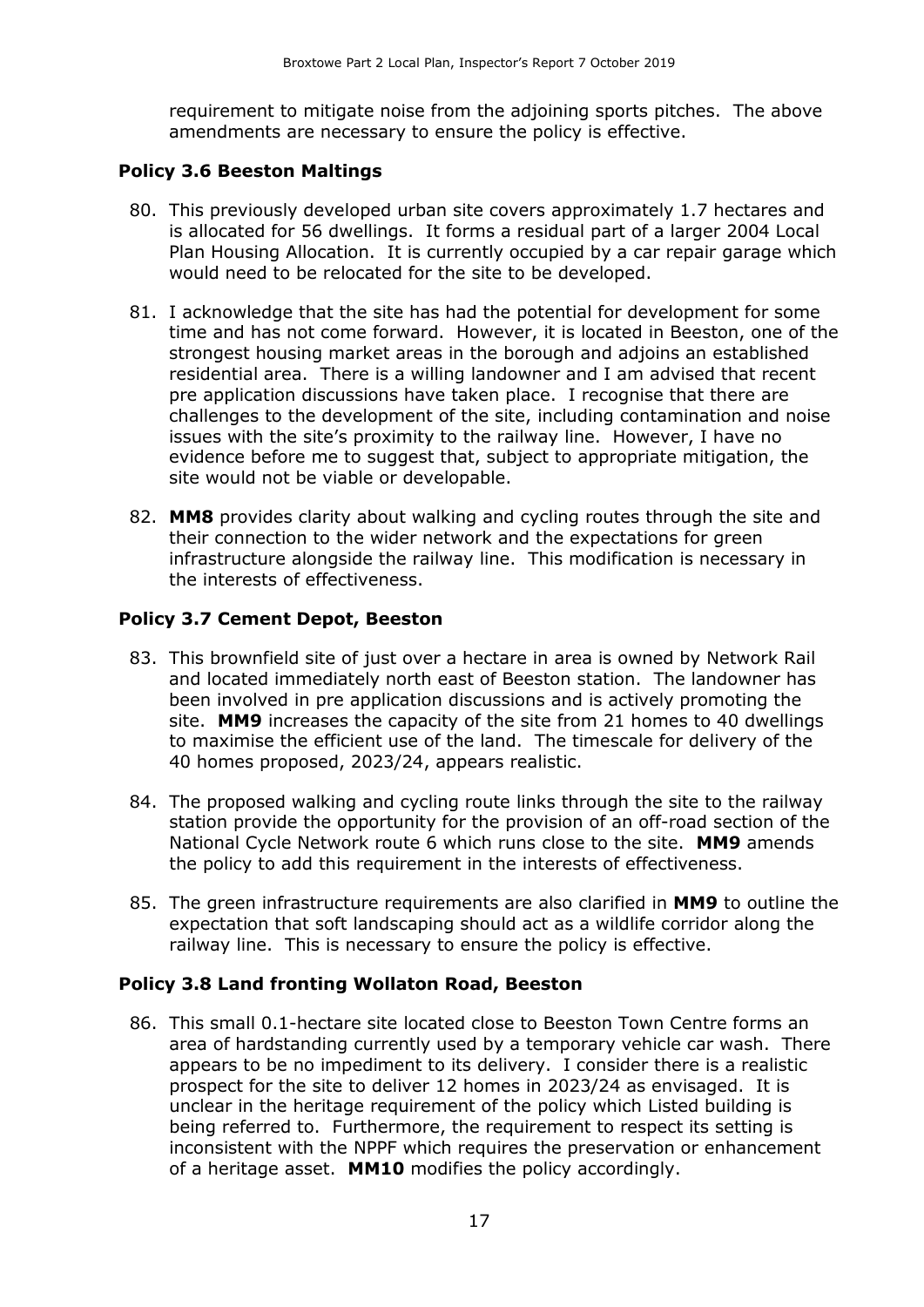#### **Policy 4.1 Land west of Awsworth**

- 87. The LPP2 proposes to remove the site from the Green Belt and allocates it for the construction of 250 homes. The site bounds the existing village to the east, Newton Lane to the south, the bypass to the west and Park Hill to the north. It makes a limited contribution to the purposes of the Green Belt and is well contained with strong defensible boundaries.
- 88. Whilst previously raising concern to a new junction off the bypass, the highway authority has confirmed following further work, that they are satisfied that an access at this point can be delivered safely. Secondary access is to be achieved from Newtons Lane and Barlow Drive North.
- 89. **MM11** makes several amendments to the Key Development Requirements in the policy and the justification text to ensure clarity and effectiveness. These relate to the location and direction of pedestrian and cycle routes, specifying the Great North Path as a Green Infrastructure Corridor as well as clarification on the direction of walking and cycling through the site and the expectation about public transport enhancement. Additional requirements are added regarding the retention of hedgerows, the protection and mitigation of any impacts on the Common Toad and the maintenance or enhancement of the setting of the Grade II Listed Bennerley Viaduct.
- 90. The site promoter has confirmed in the SoCG that the site is available and that there are no significant infrastructure or environmental constraints to development. It was also confirmed at the hearing that work has commenced on preparing a planning application and consultation has taken place with the Parish Council and a public exhibition has been held in the village. Despite there being no current planning permission in place, I am satisfied from the evidence that housing completions would begin on site within 5 years.

#### **Policy 5.1 Land east of Church Lane, Brinsley**

- 91. The LPP2 proposes to remove this 4.2-hectare site from the Green Belt and allocates it for the construction of 110 dwellings. The housing trajectory envisages that the site will deliver homes over 3 years between 2020/21 and 2022/23 thereby contributing to the 5-year housing land supply.
- 92. The site lies adjacent to the northern end of the Headstocks Local Nature Reserve (LNR)and the associated local wildlife sites including the Headstocks LWS and Brinsley Brook Grassland Local Wildlife Site (LWS). There is also Saints Coppice woodland to the east of the site. It has been contended by many representors that the allocation of this site would lead to harm to the biodiversity value of these nearby sites through increased recreational pressure.
- 93. With regard to the Headstocks LNR, there is a Management Plan in place for the site. Notably in considering the issue of fragility, the Plan states that the site is not considered highly fragile as it contains habitats that can tolerate some pressure. No objections on ecology grounds have been made by Natural England or Nottinghamshire County Council Ecology. Whilst the site and adjoining wildlife areas are clearly valued by the local community, with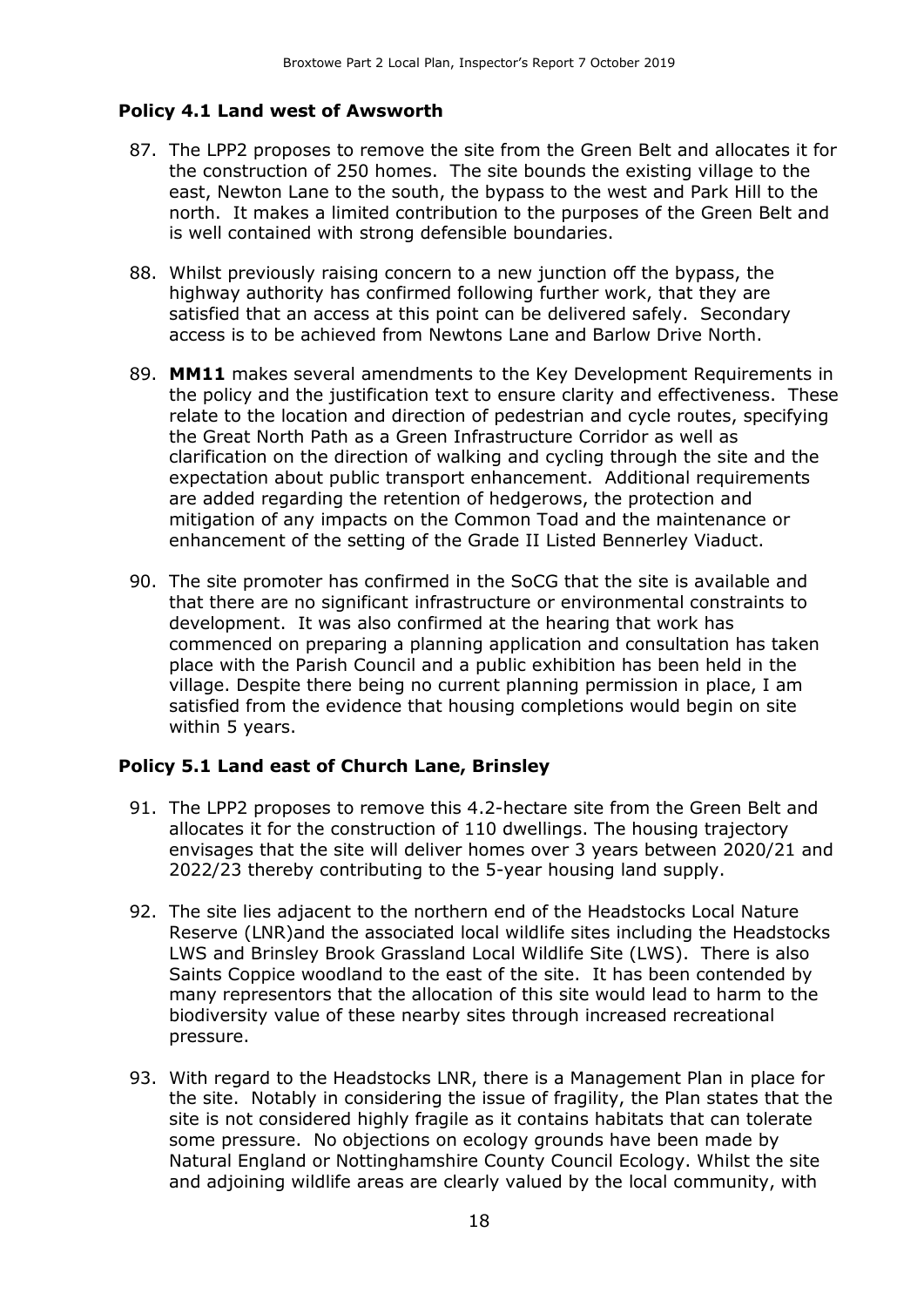continued management, I have no substantive evidence before me that the allocation of the adjacent site for housing would result in unacceptable harm to the LNR.

- 94. The landscape and visual impact of the proposed housing on the Headstocks LNR, has been assessed in the Council's Landscape and Visual Impact Assessment. This concluded that there would be no negative impact. I am satisfied that with appropriate mitigation, there would be no unacceptable landscape or visual impacts from the allocation.
- 95. The policy requires the provision of a sustainable urban drainage system (SuDS) on land to the south of the allocation in the same land ownership. I consider it appropriate that additional planting be provided around it to minimise the visual impact of the development. Additional landscaping in this position would also help to reinforce and retain the open vista between the Headstocks and the Grade II\* Listed St James the Great Church. **MM12** adds this requirement to the policy and amends the justification text in the interest of effectiveness. The modification also provides for a new Inset map to add clarity in this regard. There is insufficient justification for the SuDs scheme to be publicly accessible, bearing in mind the lack of connectivity to and from this feature. The modification deletes this requirement.
- 96. Concern has also been raised with regard to highway safety issues, particularly for those persons residing in or visiting the Care Facility next to the site. The site access would be located close to bends in the road and to a pedestrian crossing. These features would have some effect in terms of traffic calming and slowing down vehicle speeds. The Highway Authority has raised no concerns with the allocation from a highway perspective. I am satisfied that with the application of Policy 17 of the LPP2 which requires a high standard of design including the provision of a safe and convenient access, that the allocation would not have an unacceptable impact on highway safety. **MM12** amends the justification text to provide clarity on the requirement for further sustainable transport measures to ensure the policy is effective.
- 97. With regard to public transport, **MM12** clarifies that bus routes should be enhanced both to and within the site and adds to the justification text to explain the expectations of the development. This ensures the policy is effective.
- 98. In order to be consistent with the NPPF, **MM12** replaces the word 'preserve 'with 'conserve' the setting of St James the Great Church in the heritage requirement of the policy.
- 99. There is significant local opposition to this allocation. I am aware that the Council undertook an additional consultation to seek views on an alternative site to the north of Cordy Lane in February 2017. Sustainability Appraisal (SA) of the alternative site was also undertaken to assist in the consideration of the most appropriate location for development. I am satisfied that the evidence demonstrates the proposed allocation is the most appropriate when assessed against the alternatives.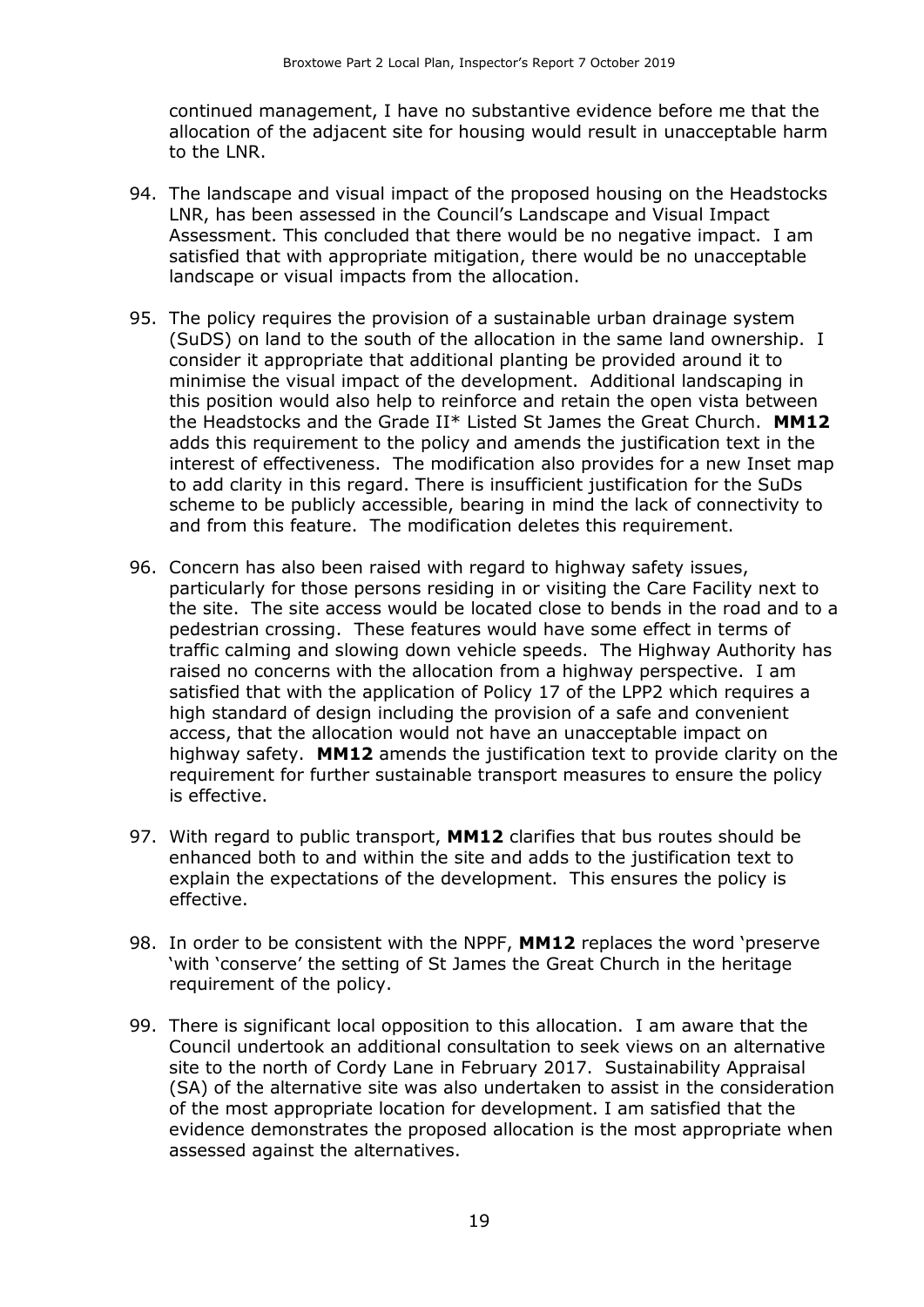- 100.The allocation lies on the eastern edge of the village and is contained by the recreation ground to the west, Brinsley Brook to the east, Cordy Lane to the north and open fields to the south bounded by existing hedgerows. In the GBR it performed marginally better that the alternatives, having defensible boundaries and lesser impact in terms of the five Green Belt purposes. I am satisfied that enhanced planting would provide a long-term defensible boundary to the weaker southern edge of the site. In light of the above, and the overriding need for housing, I consider that exceptional circumstances exist to remove this site from the Green Belt.
- 101.The developer has secured a legal interest in the site and there are no unresolvable infrastructure constraints or viability issues. Having regard to the SoCG and the evidence of the site promoter at the hearing, whilst the site does not have planning permission, I am satisfied that the delivery of homes on the site will begin in the next 5 years.

#### **Policy 6.1 Walker Street, Eastwood**

- 102.This predominantly brownfield site is located within the urban area of Eastwood. It is owned by Nottinghamshire County Council and contains the site of the former Lyncroft Primary School. This is now vacant following the building of a replacement school on the northern part of the site.
- 103.The allocation is for 200 dwellings. In the interests of effectiveness to provide flexibility for the type of housing to be delivered on the site having regard to viability, the requirement for the provision of 30 extra care units is no longer justified. **MM13** (Policy 6 – Eastwood site allocation) and **MM14** (Policy 6.1 - Walker Street, Eastwood) amend this policy requirement.
- 104.The site is being actively promoted by the landowner and a grant of £1million has been obtained from the Land Release Fund to prepare the site for development and fund new road infrastructure. Whilst there is no planning permission in place, I am satisfied from the SoCG and the time limitations for delivery of homes imposed on the grant funding, that housing completions on the site would contribute to the 5-year housing land supply.
- 105.It is envisaged that the site should be accessed by two or more access points on different road frontages, taking account of the terraced nature of the site. In the interests of effectiveness, **MM14** amends the justification text to set out that the matter of access would be addressed as part of a future planning application and that multiple access points also forms a Key Development Aspiration.
- 106.**MM14** updates the policy with regard to the completion of the replacement primary school. It also provides clarity on the expectations about walking and cycling routes through the site and the provision of green infrastructure. This ensures the policy is effective.
- 107.Concern has been raised about the potential for increased flooding. **MM14** requires the provision of SuDS to the northern edge of the site. It also requires that the development does not increase the risk of flooding elsewhere in order to be consistent with the Framework and in the interest of effectiveness.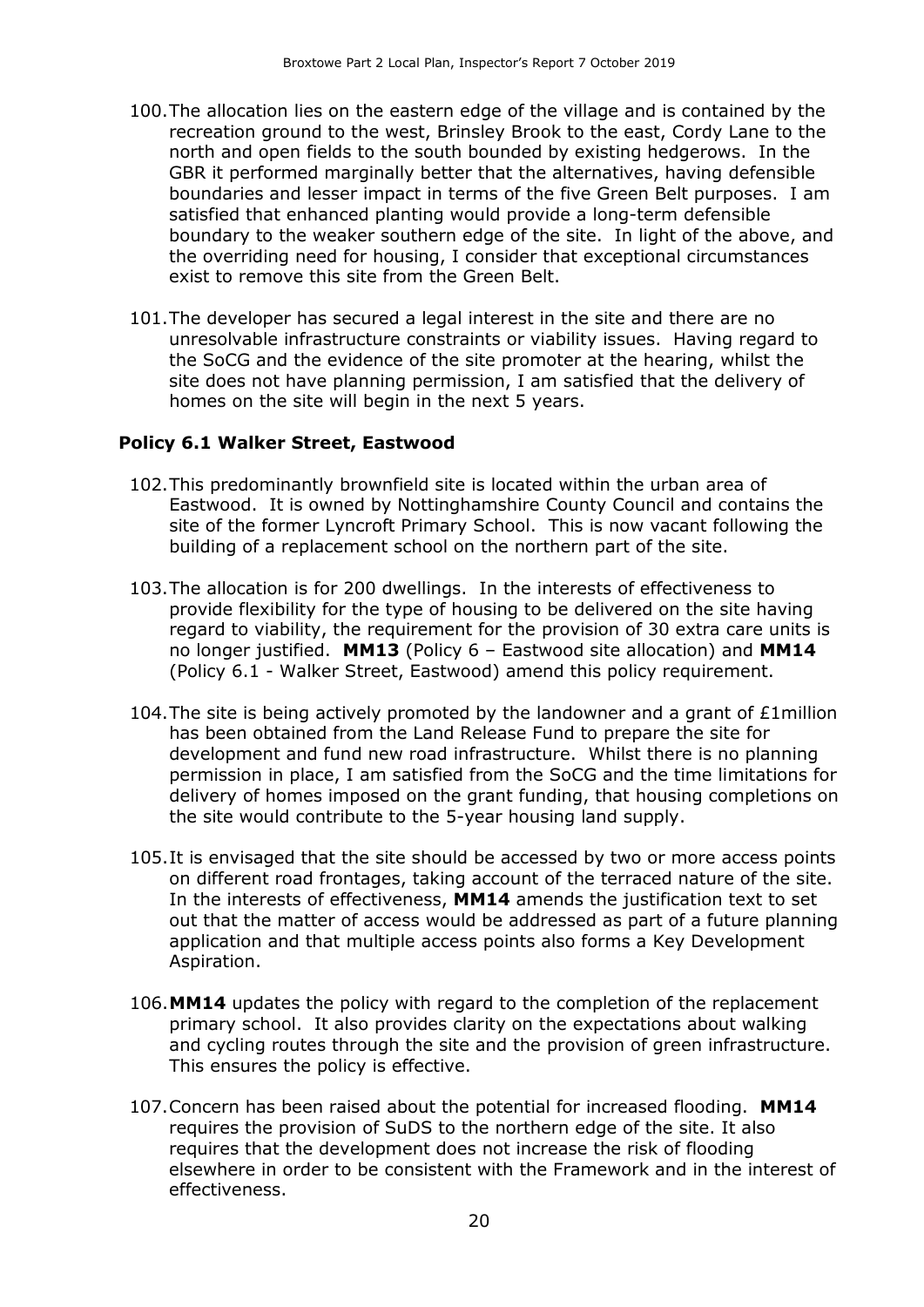108.Following consultation from the Nottingham West Clinical Commissioning Group, a requirement for a community hub including a health facility on the site has been identified. **MM14** adds the requirement for 0.4 hectares of land at the south west corner to meet this need.

#### **Policy 7.1 Land south of Kimberley, including Kimberley Depot**

- 109.This mixed brownfield and greenfield site includes the Council's Depot and is partly located within the Green Belt. It is allocated for 105 dwellings. As the Kimberley Caravan site to the north has become available, it is proposed to extend the site to the north and include this area within the allocation. This part of the site is not in the Green Belt. The enlargement of the site is justified to make an efficient use of previously developed urban land and contribute towards housing supply. **MM16** increases the capacity of the site from 105 to 118 as a result of the inclusion of this additional land.
- 110.The part of the site in the Green Belt is bounded by the urban area of Kimberley to the north including the Kimberly Caravan site, the Kimberley Dismantled Railway Line LWS and the A610 to the south west, and woodland to the south east. It is well contained and makes a limited contribution to the purposes of the Green Belt.
- 111.There are concerns about the deliverability of the site due to the need to relocate the existing operational uses. The Council has outlined a programme for bringing the site forward including discussions with Erewash Borough Council for a shared facility leading to a sale of the site in Autumn 2022. The housing trajectory envisages the completion of housing on the site towards the latter end of the plan period, 2024/25. This would give time for issues to be resolved. Based on the evidence before me I consider that there is a realistic prospect of the site coming forward in the timeframe envisaged.
- 112.The policy is unclear about the expectation for green infrastructure and associated footpath connections. **MM16** adds the requirement for a new section of the Great Northern Path to run through the site and the need to ensure that the development mitigates any negative impacts on the LWS at the southern boundary and also that the future management of the LWS is secured. This ensures the policy is justified and effective.
- 113.The policy lacks clarity about the enhancement of bus routes to or within the site. In the interests of effectiveness, the modification amends the policy and the justification text to outline that the development would be expected to provide a financial contribution to secure such enhancements.
- 114.No unresolvable constraints to development have been identified and both landowners are supportive of the allocation.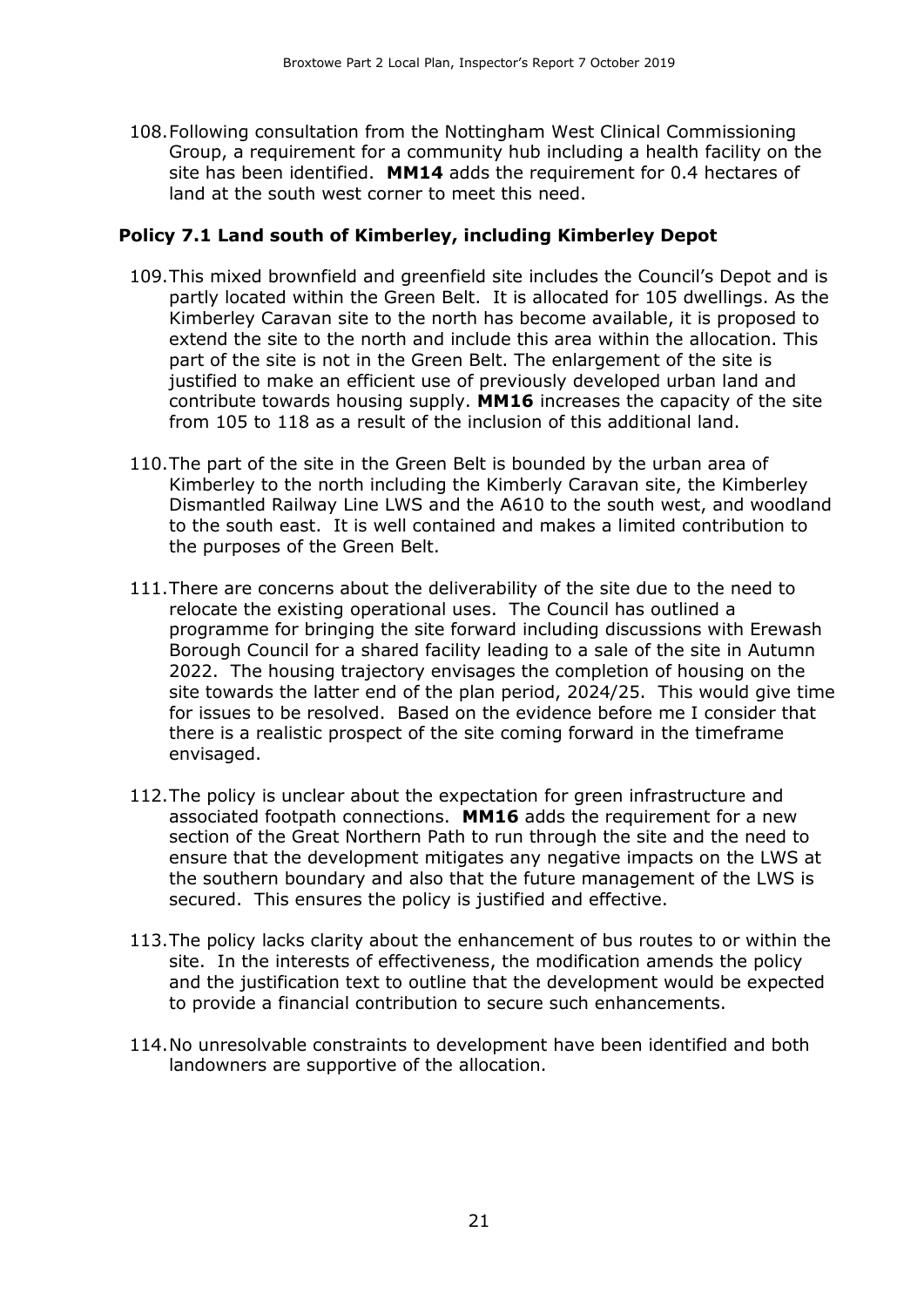#### **Policy 7.2 Land south of Eastwood Road, Kimberley**

- 115.This 1.1-hectare site located in the urban area was previously allocated for housing development in the 2004 Local Plan. It comprises a residential property with grazing land to the rear. The LPP2 proposes to allocate the site for 40 dwellings to be delivered in 2021/22.
- 116.Whilst I acknowledge that the site, despite being allocated some years ago, has not been developed, there is no evidence before me to suggest that the site is not deliverable. There are no impediments to development and there is a willing landowner.
- 117.In terms of green infrastructure, the policy is unclear as to the expectations of development. In the interests of effectiveness, **MM17** requires that a new section of the Great Northern Path be provided in a green infrastructure connection through the site.
- 118.The site is an irregular shape with a finger of land to the south of 27-49 Eastwood Road. The modification requires that this section of the site forms green infrastructure recognising its more limited development potential. This raises concern about whether the remaining site area would be able to deliver 40 homes. A high-density scheme would not be in keeping with the character of the town, especially as the site is on the edge of the built-up area. Accordingly, I consider that the site capacity should be reduced. The Council's Strategic Housing Land Availability Assessment (SHLAA) 2017/18 assumes a default density of 30 dwellings per hectare. **MM17** reduces the number of homes to be built on the site from 40 to 25. This ensures the policy is justified and effective.
- 119.The policy is unclear about the expectations for the enhancement of bus routes to or within the site. **MM17,** in the interests of effectiveness, clarifies the policy and the justification text to outline that the development would be expected to provide a financial contribution to secure such enhancements.

#### **Policy 7.3 Eastwood Road Builders Yard, Kimberley**

- 120.This brownfield site, located within the urban area of Kimberley, is contained on all sides by existing residential development. It was formerly allocated for housing in the 2004 Local Plan. It comprises a number of garages and a former builder's yard and is allocated for 22 dwellings to be delivered in 2023/24.
- 121.This forms a challenging site with contamination and remediation issues. It is also in multiple ownership and is in a poorer market area of the borough raising viability concerns. As a result, I am not persuaded that the site would be deliverable or developable in the plan period.
- 122.**MM15** (Policy 7 Kimberley Site Allocations) and **MM18** (Policy 7.3 Eastwood Road Builders Yard) delete the allocation from the plan in the interests of effectiveness.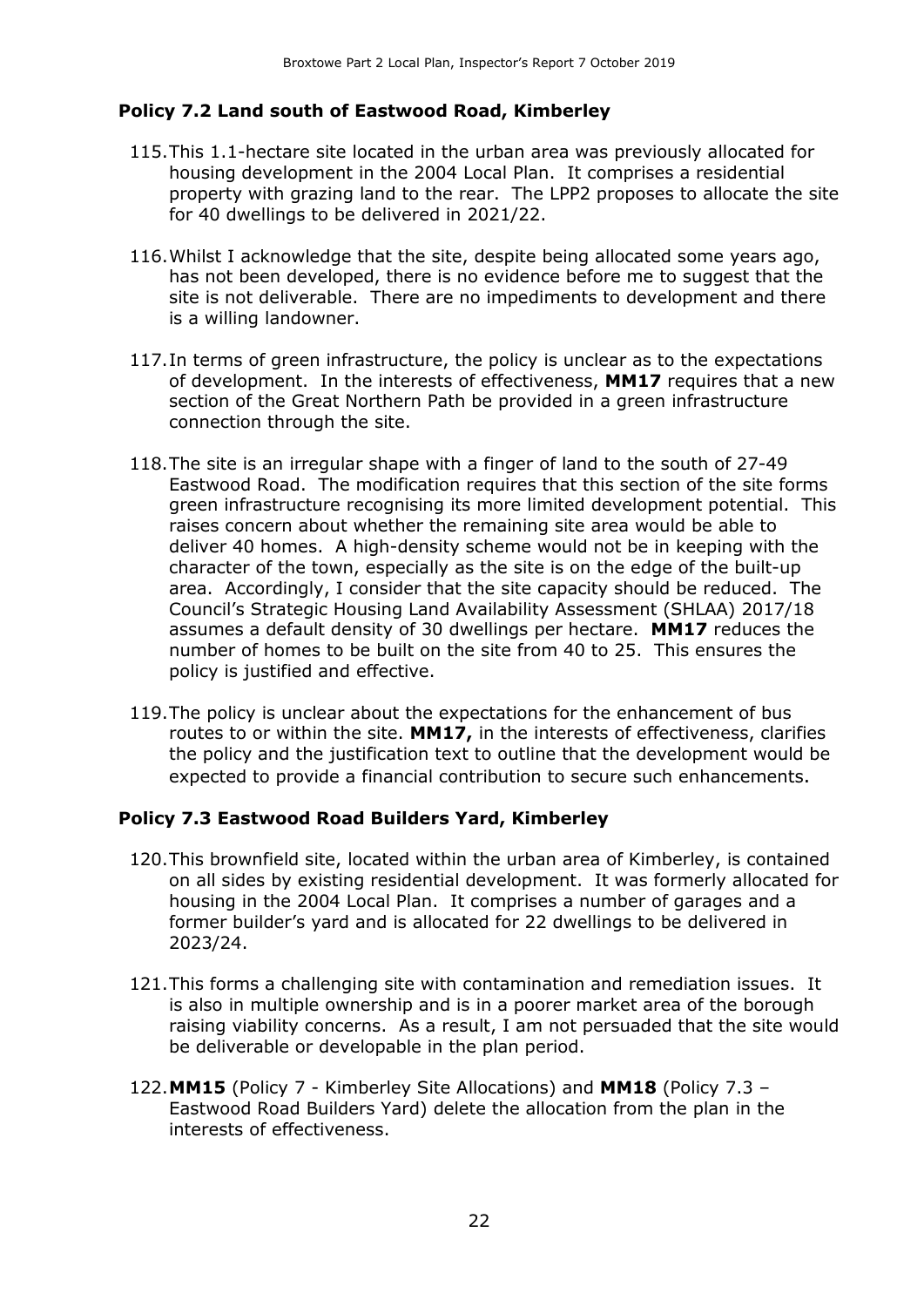#### **Housing Trajectory and 5 Year Housing Land Supply**

- 123.The SHLAA 2017/18 provides analysis of build rates on a number of sites, providing average build rate data. This evidence supports the Council's assumption that on larger sites over 50 dwellings, a delivery of around 50 homes per developer per year would be achievable. I am satisfied that the delivery rates outlined in the housing trajectory are reasonable and that the LPP2 would assist in ensuring a rolling 5-year supply of deliverable housing land.
- 124.The anticipated delivery on several of the allocations requires revision following consideration of lead in times, build out rates and advice from site promotors. **MM19** makes the necessary amendments to the housing trajectory for effectiveness. MM2 is also necessary to revise Table 3 of the LPP2 to update the proposed housing supply figures to reflect the changes to site capacities discussed above and ensure the Plan is positively prepared and effective.

#### **Conclusion on Issue 2**

125.There has been a robust process of site selection. The allocations put forward in the LPP2 are deliverable and developable and subject to the MMs outlined above, the Key Development Requirements are justified. The ACS recognised the need to release land from the Green Belt to meet the housing needs of the borough. For those site allocations located within the Green Belt, I am satisfied that in each case, the need for housing, the lack of alternatives in sequentially preferable locations outside of the Green Belt and their limited impact on the openness and purposes of the Green Belt constitute exceptional circumstances to justify the alteration of the Green Belt boundaries.

#### **Issue 3 -Whether the approach to employment provision and town and district centres is justified, effective and consistent with national policy and the ACS.**

#### **Employment**

#### **Overall provision**

- 126.Policy 4 of the ACS requires that in Broxtowe, 34,000 square metres of office/research development floorspace be provided as well as a minimum of 15 hectares (ha) of land for new and relocated industrial and warehouse uses. In addition, the ACS promotes significant new economic development as part of sustainable urban extensions including land in the vicinity of HS2 Toton and at the Boots site which straddles Broxtowe and Nottingham City Council areas.
- 127.The Council is seeking to provide 32.7 hectares of employment floorspace in LPP2. This is made up of existing major commitments at Mushroom Farm, Eastwood (23.4 ha), Beeston Business Park (3.5 ha) and Aero Fabrications, Eastwood (3.5 ha), cumulatively providing around 30.4 ha. It is appropriate to take account of these commitments in the overall supply as they form new developments which will contribute to the employment needs of the borough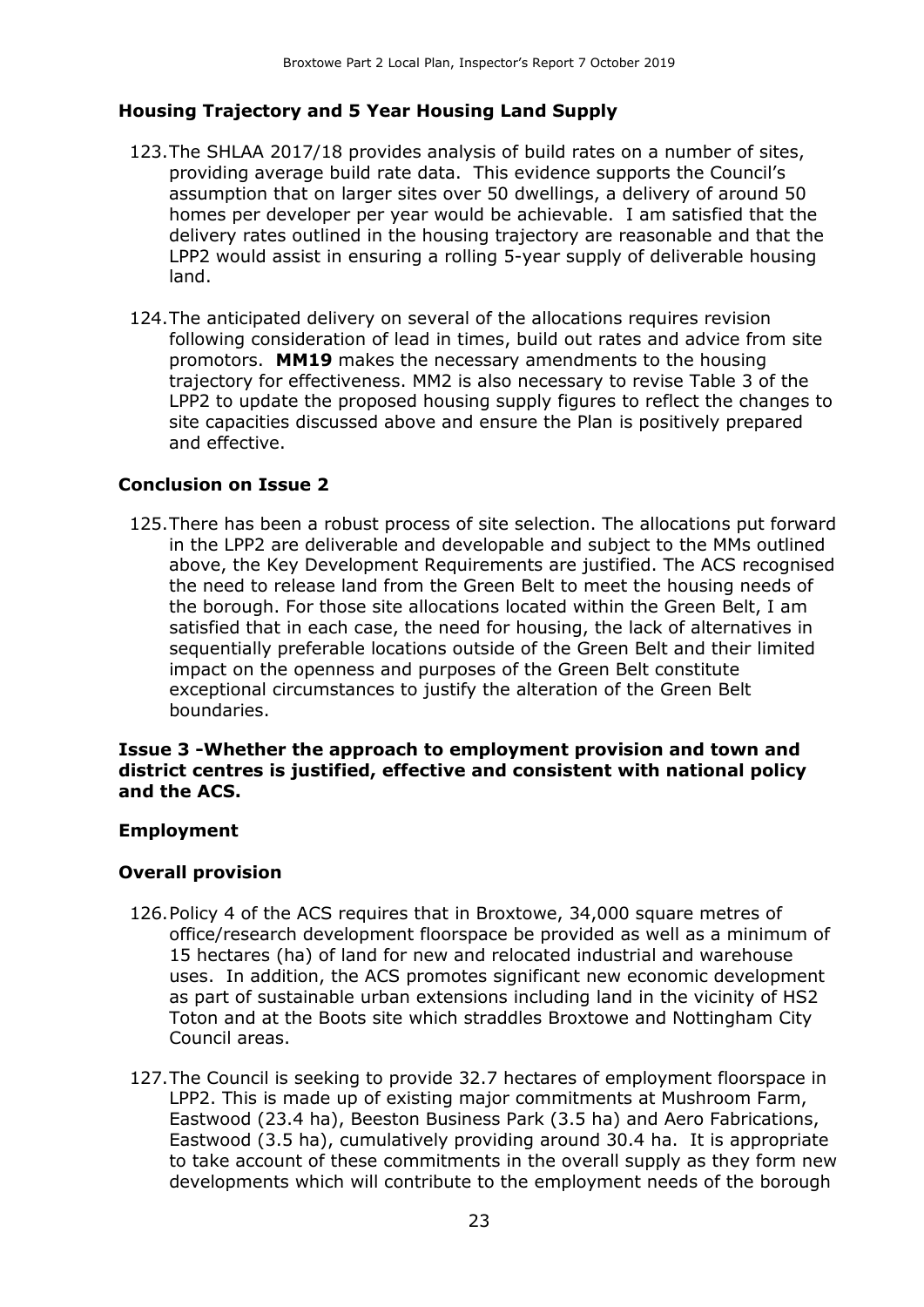in the plan period. This leaves a shortfall of 2.7 hectares. This is anticipated to be provided on the Boots, Beeston site (2ha manufacturing floorspace), Toton (4.5 ha, 18,000 square metres of mainly office development), Chetwynd (3.75 ha, 15,000 square metres of office uses) and through conversions of underused town and district centre units (1.25 ha office uses).

- 128.The above sources amount to approximately 11.5 hectares resulting in an exceedance of the ACS requirement for both office/research floorspace and industrial/warehouse uses. This overprovision provides a degree of flexibility if the employment allocations on sites such as Toton and Chetwynd are delayed. I am satisfied that based on the evidence, adequate provision is made in the LPP2 to meet the employment requirement of the ACS.
- 129.It is unclear from the text of the LPP2 how the employment requirement is to be met through existing commitments and proposed allocations. **MM2** provides clarity to ensure the plan is justified and effective.

#### **Employment policies**

#### **Policy 9 Retention of good quality existing employment sites**

130.Policy 9 seeks to retain good quality existing employment sites in order to maintain the economy and retain local jobs. In the interests of effectiveness, **MM21** clarifies that once completed, committed employment sites will be protected under this policy.

#### **Town and District Centre Uses**

#### **Retail provision**

- 131.The Broxtowe, Gedling, Nottingham City and Rushcliffe Retail Study 2015 identified that there was limited convenience or comparison retail floorspace capacity in Broxtowe. Any surplus capacity should be directed to Beeston, the only designated town centre in the borough, followed by the other district and local centres subject to market demand.
- 132.Phase 1 of Beeston Town centre redevelopment has been completed. The second phase of 'The Square' is allocated for a mixed-use retail led development including residential uses in Policy 11 of the LPP2. **MM23** increases the number of homes to be constructed in this development from 100 to 132 to accord with the planning permission granted. The modification also ensures that development provides an active frontage at ground floor to maintain the vitality of the town centre. This is necessary for effectiveness.
- 133.The policy makes no provision for safe and attractive pedestrian and cycle links to the surrounding area. It also fails to secure public realm improvements to enhance the setting of the conservation area and quality of adjacent open space. Furthermore, it is unclear about the green infrastructure and open space expectations for development. **MM23** rectifies these shortcomings in the interest of effectiveness.
- 134.The LPP2 proposes the contraction of Eastwood, Stapleford and Kimberley District Centre boundaries. The Beeston Town Centre boundary is contracted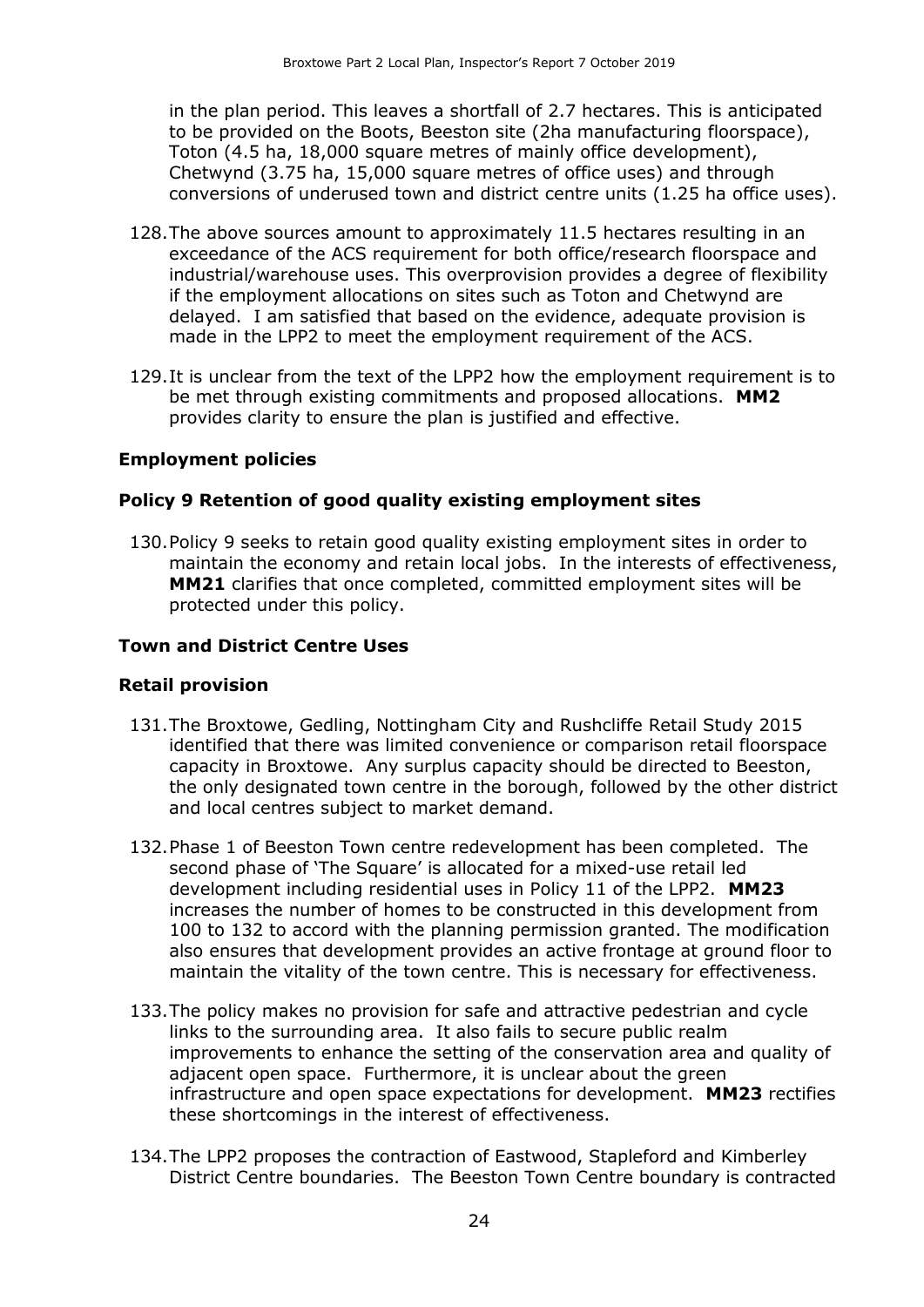to the west and south west and extended to the north east. These revisions provide more compact centres and encourage other uses at ground floor, including residential in areas no longer within the respective boundaries. The Retail Study 2015 confirms that these minor amendments would not result in unmet retail need. I consider that the revisions proposed are justified and consistent with national policy in maintaining the vitality and viability of these centres. **MM25** amends the Inset map for Kimberley District Centre as it is incorrect and does not illustrate the boundary changes proposed.

#### **Town Centre and District Centre Policies**

#### **Policy 10 Town Centre and District Centre Uses**

- 135.Policy 10 provides guidance on Town Centre and District Centre uses, aiming to achieve a balance between maintaining retail function and allowing flexibility for centres to accommodate a mix of uses. Part 1b) i) and ii) of the policy permits main town centre uses other than Use Class A1 retail uses at ground floor, provided certain percentages for different uses are not exceeded. Based on the evidence, I consider that an amendment to part 1b) i) of the policy is necessary to maintain the vitality and viability of town centres. **MM22** amends the policy accordingly.
- 136.Part 1b) iii) of the policy requires a main town centre use within a Town or District Centre to submit an impact assessment to demonstrate there would be no adverse impact on the vitality and viability of the centre. This would be inconsistent with paragraph 26 of the NPPF which only requires an impact assessment for proposals outside of town centres. **MM22** therefore deletes this requirement. Part 1c) of the policy is not effective as it is unclear what would constitute 'reasonable steps' to secure the use of upper floors. In order to remedy this shortcoming, the modification adds further guidance in the justification text.

#### **Policy 12 Edge of Centre A1 retail in Eastwood**

137.Policy 12 relates specifically to the existing Morrisons site on the edge of the District Centre of Eastwood, whilst Policy 13 provides policy guidance for main town centre uses in any edge of centre and out of centre location. **MM24** is necessary for effectiveness, to explain that Policy 12 applies to limited alterations and extensions to the existing Morrisons store. For all other development outside the identified site, Policy 13 would apply. The modification also provides clarity on what is meant by limited alterations and extensions for effectiveness.

#### **Policy 13 Proposals for main town centre uses in edge of centre and out of centre locations**

- 138.It is unclear in Part 1b) of Policy 13 how proposals would demonstrate that they would be located in an area of deficiency and what criteria may be used to assess if they met local needs. **MM26** provides an explanation in the interests of effectiveness and to provide clarity to a decision maker.
- 139.The NPPF in paragraph 26 sets a 2500 square metre threshold for the requirement for an impact assessment for out of centre retail, office and leisure developments. It also however allows for locally set thresholds.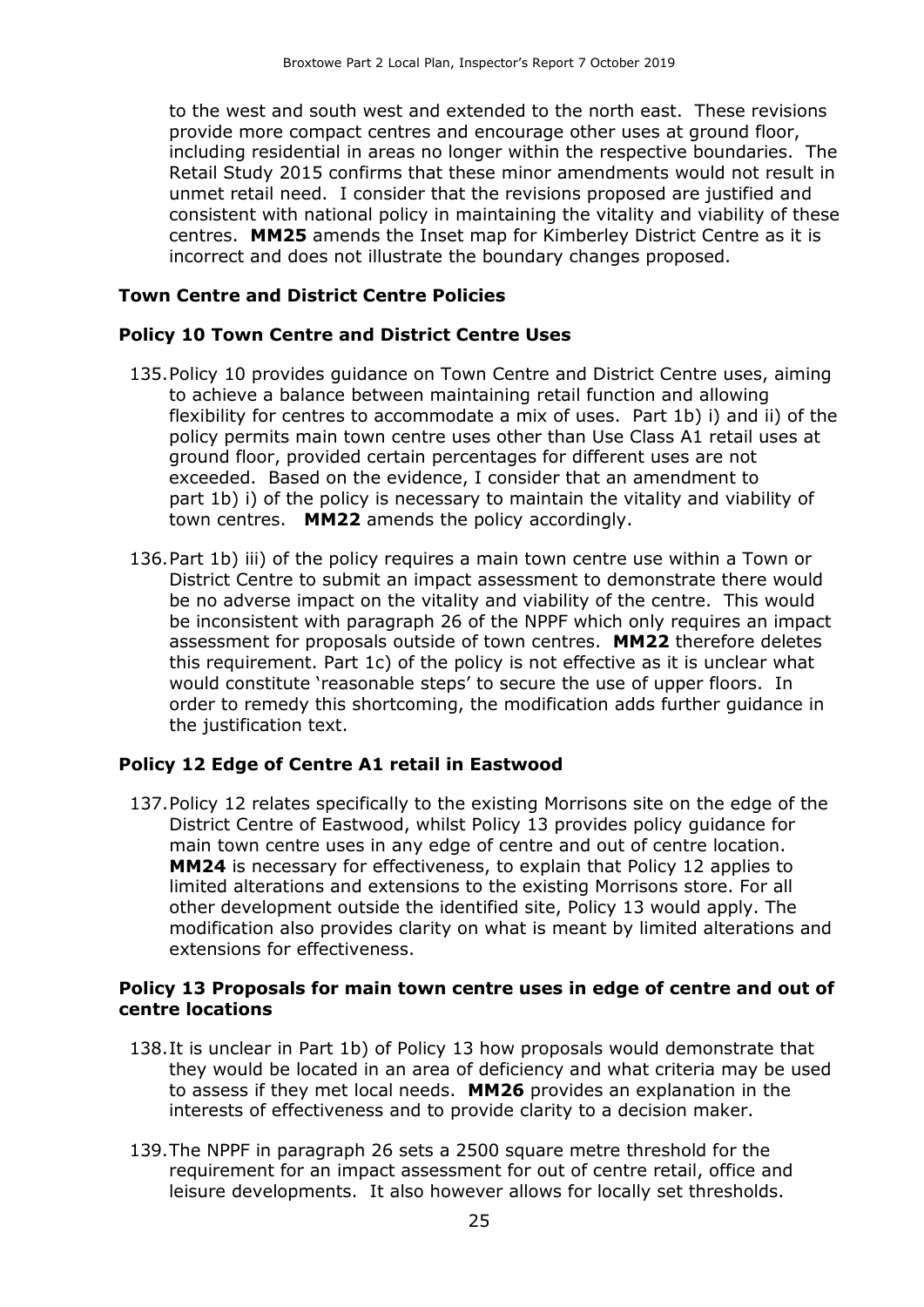Policy 13 sets out a local threshold of 500 square metres. Evidence to justify this is set out in the 2015 Retail Study.

140.Paragraph 016 of the Planning Practice Guidance Ensuring the vitality of town centres, sets out criteria which are important to consider in setting a local threshold. The retail study whilst considering the scale of new retail commitment and retail trends does not assess all of these criteria. I am therefore not satisfied that a locally set threshold is justified. **MM26** deletes the local threshold and replaces it with the default threshold of 2500 square metres set out in national policy. The modification also amends the associated justification text.

#### **Policy 14 Centre of Neighbourhood Importance (Chilwell Road/High Road)**

141.Policy 14 is ineffective as it is unclear as to what is meant by the 'inefficient use of upper floors' of premises in the Centre of Neighbourhood Importance. **MM27** provides an explanation in the interest of effectiveness.

#### **Conclusion on Issue 3**

142.Subject to the MMs outlined above, I consider that the approach to employment provision and town and district centres in the LPP2, is justified, effective and consistent with the NPPF and the ACS.

#### **Issue 4 – Whether the LPP2 makes appropriate provision for Gypsy and Traveller Sites, having regard to the evidence of need and the ACS.**

- 143.The South Nottinghamshire Gypsy and Traveller Accommodation Assessment 2014-2029, which covers the areas of Broxtowe, Gedling, Nottingham City and Rushcliffe was published in January 2016. It identified a need of 2 pitches for Broxtowe for the period 2014-2029. Policy 9 of the ACS requires sites to be allocated in the LPP2 to meet the identified need.
- 144.Planning Policy for Traveller Sites (PPTS) requires local planning authorities to identify and update annually, a supply of specific deliverable sites sufficient to provide 5 years' worth of sites against their locally set targets. No sites are allocated in the Plan. Instead Policy 16 aims to identify suitable sites in the existing built up area by 2019. The Council have provided a detailed timeframe for the identification of a site/ sites and the preparation and adoption of a Supplementary Planning Document.
- 145.I am satisfied on the evidence before me that the Council is committed to undertaking this work by the end of 2019. I am aware that a similar approach has been adopted in the Gedling LPP2. Bearing in mind the small number of pitches required to meet the need over the plan period, I am satisfied that the approach put forward by the Council would be a reasonable and pragmatic way to meet the boroughs needs. Although the LPP2 does not allocate a site/sites, it commits the Council to making provision by the end of 2019. I am satisfied that this would achieve the aims of national policy in the PPTS and comply with the ACS. **MM29** is necessary to outline the Council's proposed way forward in the interests of effectiveness.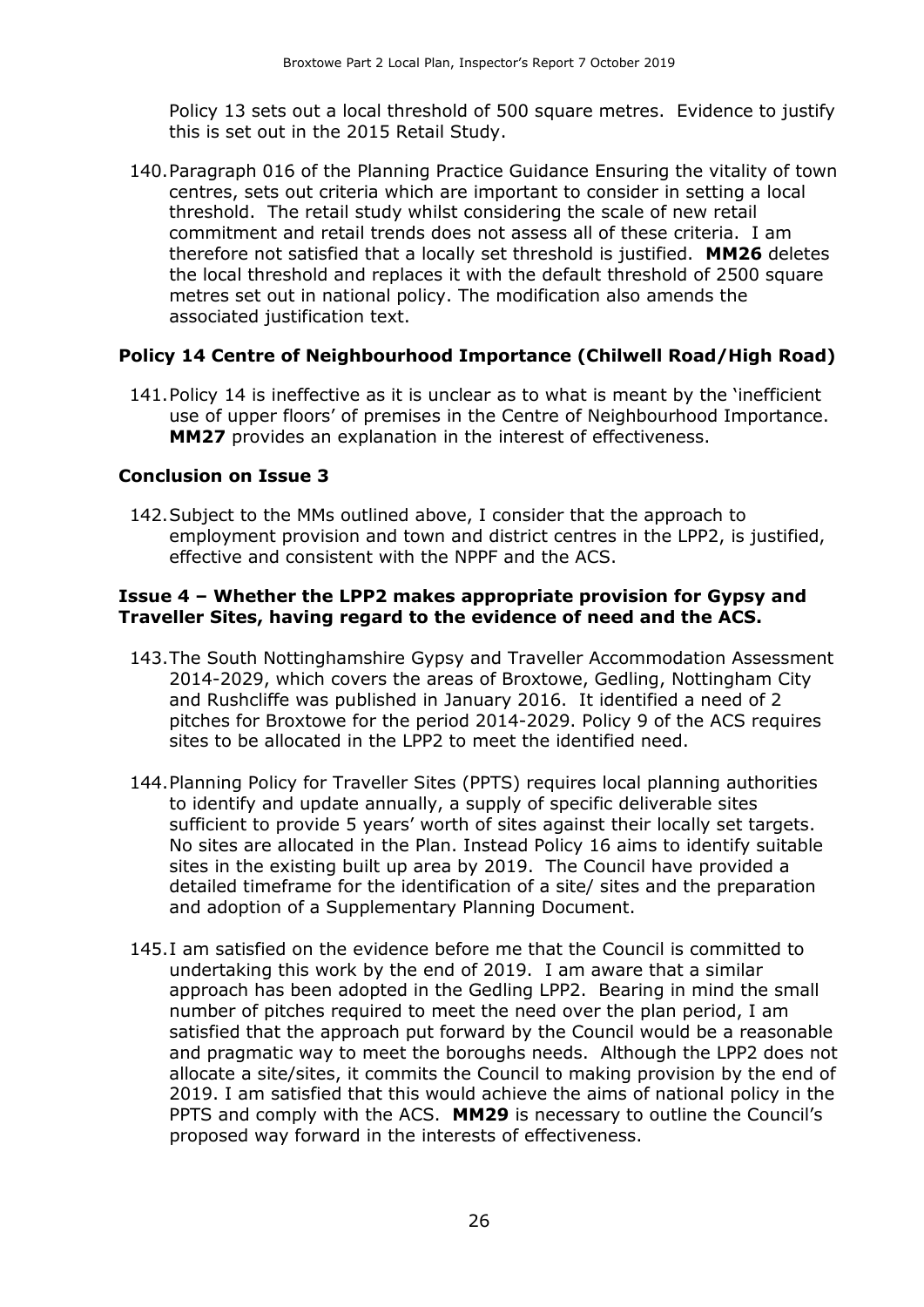#### **Conclusion on Issue 4**

146.In conclusion, subject to the above MM, I consider that the LPP2 makes appropriate provision for Gypsy and Traveller Sites, having regard to the evidence of need and the ACS.

#### **Issue 5 – Whether the approach to the provision of affordable housing, housing size, mix and choice is justified, effective and consistent with national policy and the ACS.**

- 147.Policy 15 of the LPP2 provides policy guidance on a number of issues including affordable housing; the mix of house size, type, tenure and density; the provision of accessible and adaptable homes; and self-build/custom homes.
- 148.Policy 8.5 a) of the ACS sets a 30% affordable housing target for Broxtowe. Policy 8.6 provides for a local variation in affordable housing requirements and states that the mix and threshold for affordable housing would be set out in the LPP2.
- 149.Policy 15 of the Plan takes account of the different housing sub market areas in the borough. Development in the weaker sub markets such as Stapleford and Eastwood, generally having a lower viability and therefore less scope to contribute to affordable housing at the higher level.
- 150.Part 1 of the policy requires 30% or more affordable housing on the newly allocated sites in Awsworth, Bramcote, Brinsley, Stapleford and Toton as well as on any site in the Green Belt comprising more than 10 dwellings. Part 2 of the policy states that newly allocated sites in Kimberley should provide 20% or more affordable housing.
- 151.The site west of Coventry Lane (Policy 3.3) is in Stapleford but despite being located in a weaker housing sub market is required to provide 30% affordable housing. The Nottingham Core Viability Update Study 2013 and the updated Whole Plan and Community Infrastructure Levy Viability Assessment 2018 conclude that large sites create their own market enhancing viability. Although Stapleford is a weaker housing sub market, I am satisfied that the viability evidence for large sites supports a 30% affordable housing requirement for this site.
- 152.Part 3 of the policy requires affordable housing contributions from other sites of more than 10 units at different rates depending on which sub market area the site is located. The 2013 viability evidence only tested schemes of 20 units whilst the later 2018 assessment tested schemes of 1, 15 or 25 units. I accept that there is a lack of evidence to demonstrate scheme viability specifically at the 10-unit threshold. However, the policy only requires the higher 30% affordable housing contribution for other development sites in Beeston. The 2013 report found this area to be the better sub market area, generating robust residual values up to and beyond 30% affordable housing. This was confirmed in the 2018 assessment for all schemes from a single dwelling to larger developments except for apartments. I am therefore satisfied based on the evidence that part 3 of the Policy is appropriate and justified in this regard.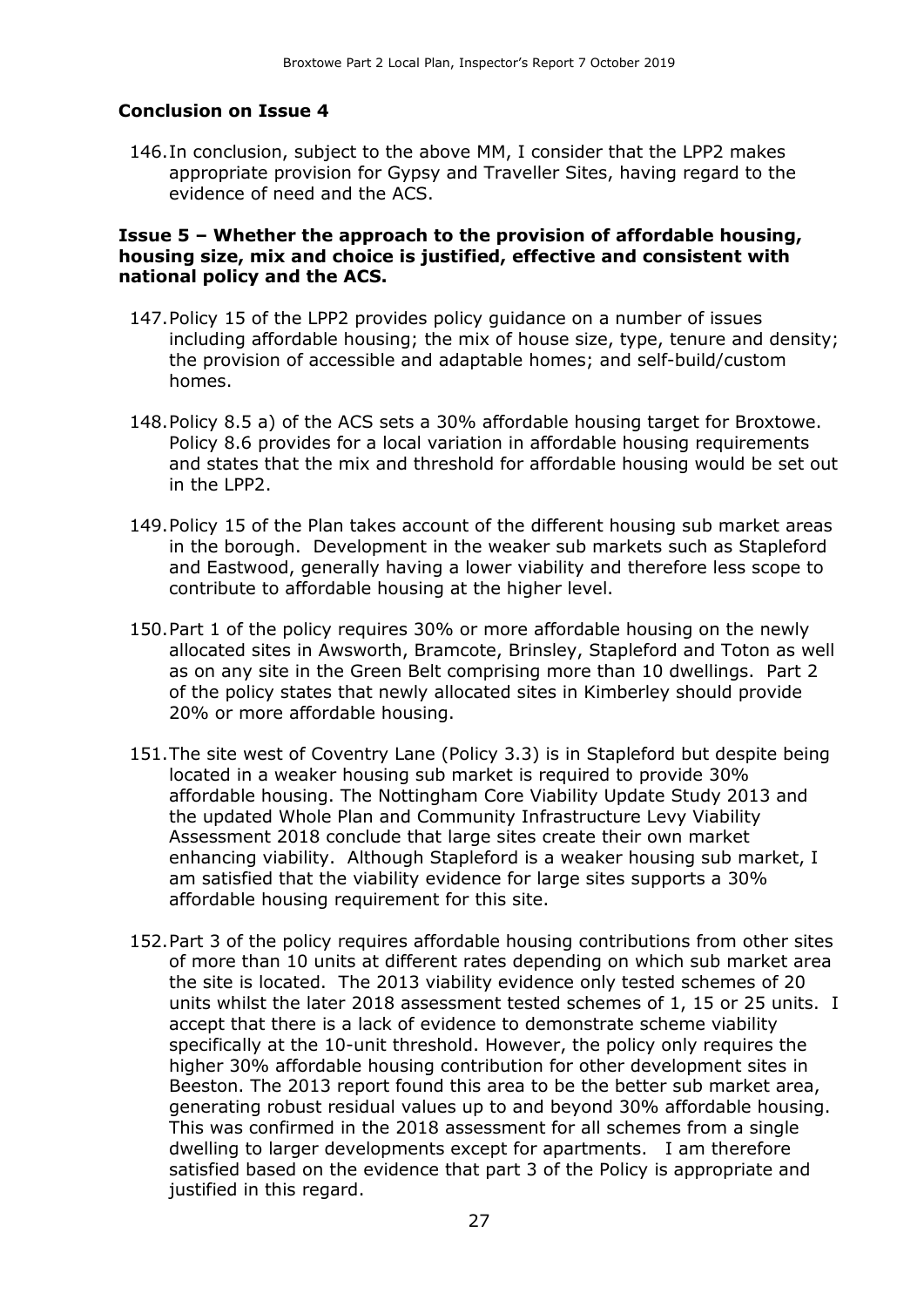- 153.In order to build in flexibility on a site by site basis, part 4 of the policy accepts a lesser amount of affordable housing where reduced viability can be demonstrated through a financial appraisal. This provides a degree of flexibility. In the interests of clarity and effectiveness, **MM28** makes it clear that viability assessment will also apply to the requirements for accessible and adaptable homes.
- 154.Part 3 of the policy also sets out a requirement for affordable housing contributions for C2 uses. The 2018 viability evidence however suggests that such schemes are not viable. This requirement is therefore unjustified. **MM28** removes this Use Class from the policy.
- 155.Concern has been expressed with regard to the inclusion of the phrase 'or more' for the provision of affordable housing. Whilst I accept that the evidence does not test viability above 30%, there may be some sites where a greater contribution could be viable. **MM28** adds to the justification text to explain the policy expectation in this regard, that a higher contribution would not be expected but would be acceptable. I consider this is necessary for effectiveness.
- 156.There is concern that the policy does not make sufficient provision for housing for the elderly. **MM28** expands part 6 of the policy to make reference to meeting the needs of all residents in the borough and all age groups (including the elderly). Having regard to the aging population in the borough, this modification is justified and effective. It also adds to the justification text to make it clear that dementia friendly housing, supported living or other forms of homes for the elderly would be supported.
- 157.The modification also amends the justification text to provide clarity on the meaning of 'size' in the policy, that it relates to the number of bedrooms in a dwelling. This ensures the policy is effective. **MM28** also revises the justification text to provide examples of where exceptional circumstances referred to in part 5 of the policy may justify off site affordable housing provision and to provide further guidance with regard to housing mix and tenure requirements in part 6 of the policy. These amendments are necessary to ensure the policy is justified and effective.
- 158.Part 8 of Policy 15 requires the provision of 5% self-build or custom homes in development of more than 20 dwellings. This requirement however is unjustified. There is insufficient evidence in the Self Build register to demonstrate such a demand in the borough. **MM28** therefore deletes this part of the policy and associated justification text.

#### **Conclusion on Issue 5**

159.Subject to the MM outlined above, I am satisfied that the approach to the provision of affordable housing, housing size, mix and choice is justified, effective and consistent with national policy and the ACS.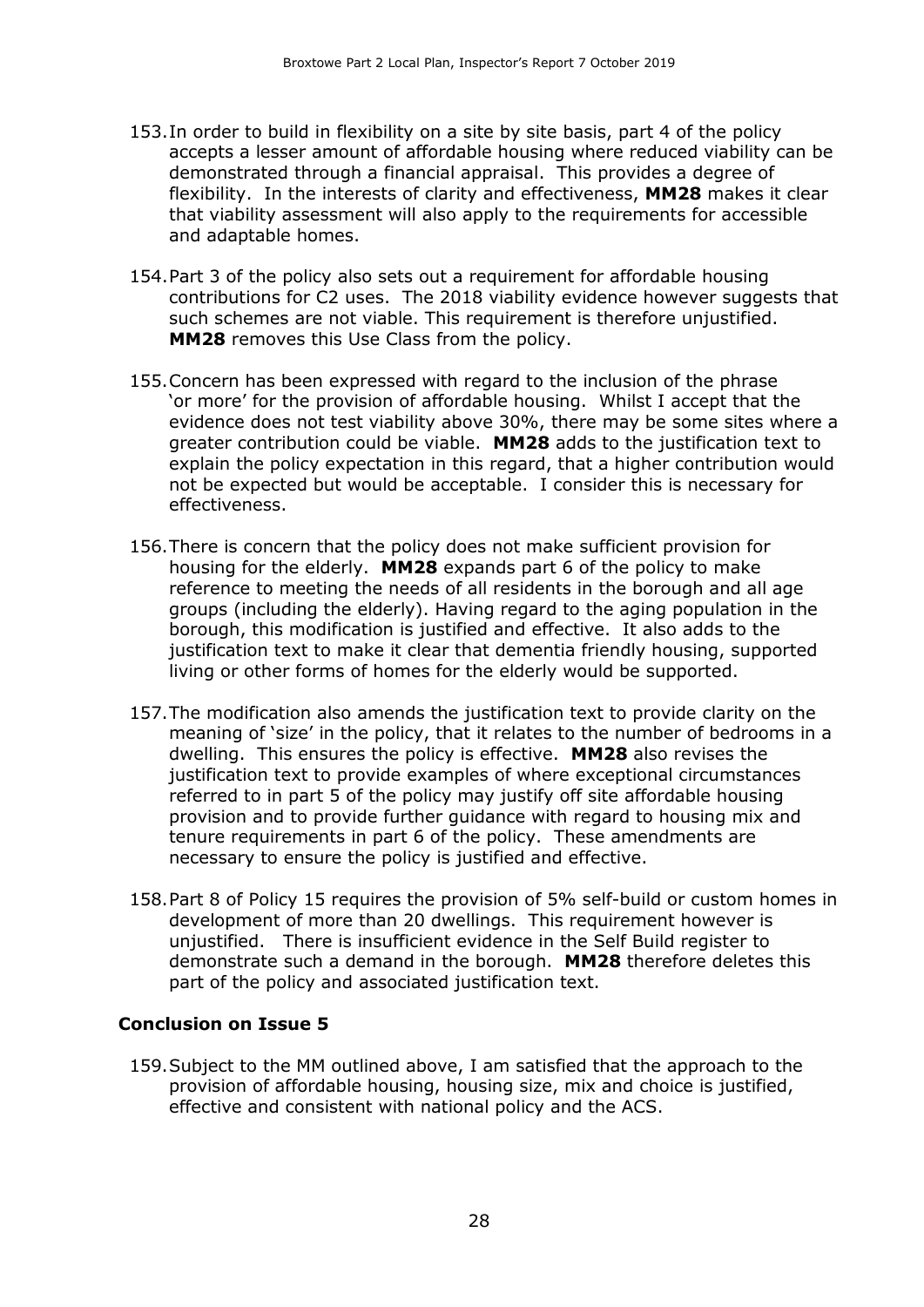#### **Issue 6 - Whether the relevant development management policies are justified, effective and consistent with national policy and the ACS.**

160.Not every policy is discussed in this section. Where policies are not mentioned, I consider them to be sound and it is unnecessary to comment on them. I shall discuss the policies that require modification to make them sound in turn.

#### **Policy 1 Flood Risk**

- 161. Policy 1 provides a range of criteria which must be met by development in areas at risk of any form of flooding. In the interests of effectiveness, **MM1** clarifies that development may be permitted in areas protected by the Nottingham Trent Left Bank Flood Alleviation Scheme or other flood defences of equivalent standard of protection.
- 162.The policy does not clearly distinguish between the requirements for maintaining greenfield and reducing brownfield surface water runoff rates or make reference to the use of sustainable urban drainage systems. **MM1** is therefore necessary to address this issue and make the policy effective. The modification also amends the justification text to provide clarity on the policy expectation for flood resistance and resilience mitigation.

#### **Policy 8 Development in the Green Belt**

- 163.Whilst the LPP2 is being examined against the 2012 Framework, any future planning applications for development within the Green Belt would be determined against the 2019 Framework. **MM20** is necessary to ensure the policy is effective in referring to the relevant paragraphs of the 2019 Framework.
- 164.Part 3 of the policy states that the health and wellbeing benefits of a change of use to outdoor sport and recreation would constitute 'very special circumstances' which clearly outweigh the 'by definition' harm to the Green Belt. Firstly, whilst not actually stating so, the policy infers that a such a change of use of land forms inappropriate development, which it does not. Secondly it misinterprets paragraph 144 of the 2019 Framework in terms of when 'very special circumstances would exist. In order to ensure consistency with national policy, **MM20** deletes this section and the associated justification text.
- 165.The MM also provides clarity in the justification text on how increases in volume would be assessed. It also clarifies the definition of original building in the NPPF for effectiveness.

#### **Policy 17 Place-making, Design and Amenity**

166.The Framework in paragraph 17 highlights design as one of the 12 core principles stating that planning should always seek to secure high quality design and a good standard of amenity for all existing and future occupants of land and buildings. Policy 10 of the ACS supports this objective and requires standards of design, sustainability and place making to be set out in Part 2 Local Plans.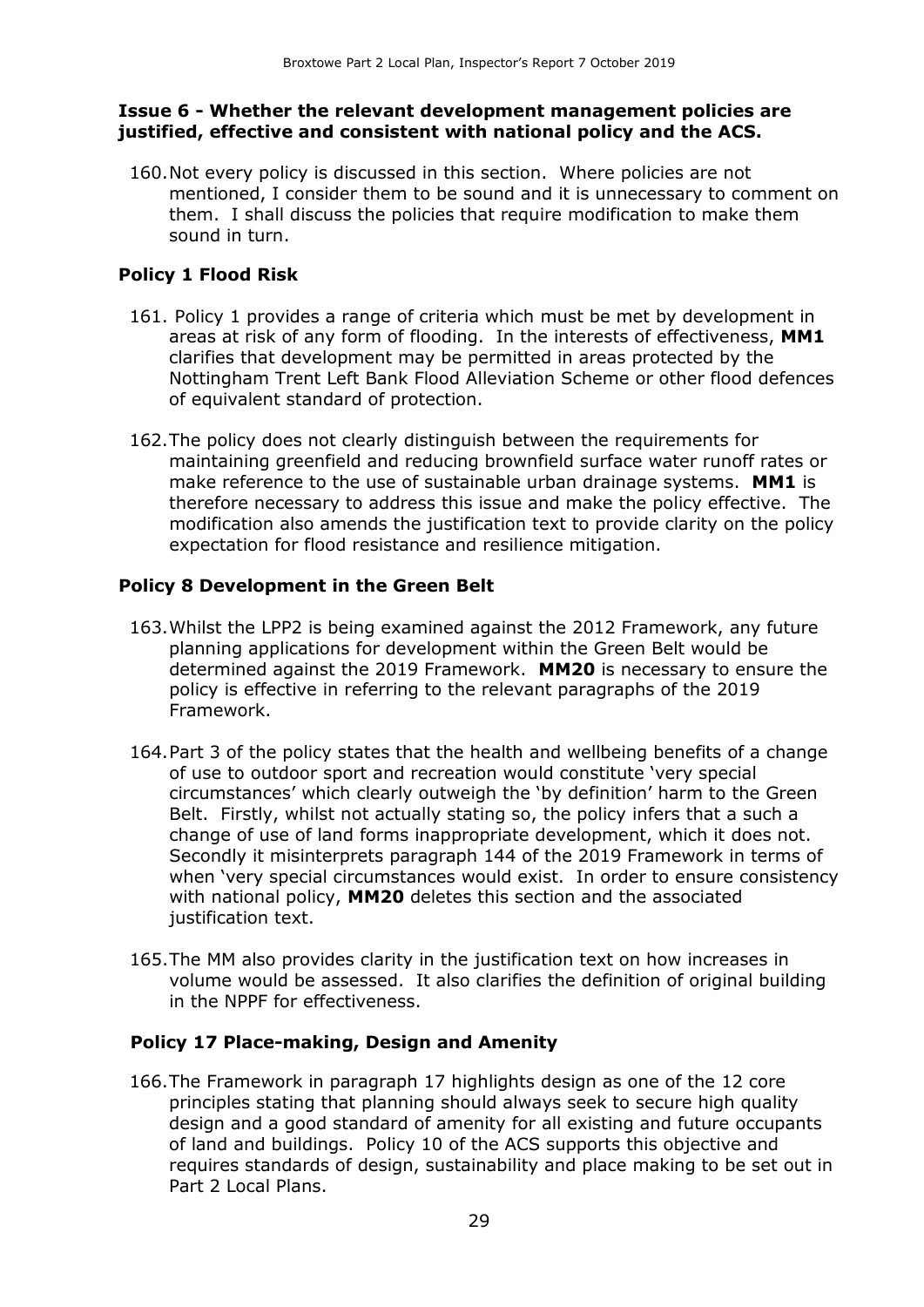- 167.In order to reflect national policy and ACS Policy 10, Policy 17 should refer to achieving safe and convenient access and the encouragement of walking and cycling. **MM30** is necessary to make an appropriate amendment to ensure the LPP2 is effective.
- 168.Concern has been raised about the requirement of part 3 of the policy. This expects major development on sites released from the Green Belt, comprising 10 or more dwellings, to score 9 or more greens in the 'Building for Life 12' design tool.
- 169.Having regard to the core planning principles and section 12 of the Framework, I am satisfied that the principle of using a design tool to demonstrate high quality design is justified. It is however unclear how part 3 of the policy would be applied and what evidence would be required to show that a proposal meets the required standard. **MM30** expands the justification text to explain that evidence should be provided to show where poorer quality solutions are unavoidable because of particular scheme circumstances or constraints. This ensures the policy is justified and effective.
- 170.The policy is also unclear in respect of householder development and the expectations with regard to annexed development and other structures which may cause risk to pedestrians or road users by reducing visibility for drivers entering or leaving a driveway. **MM30** addresses these deficiencies in the interests of effectiveness.
- 171.A further modification to the justification text in **MM30** is necessary to provide examples of low-cost measures to benefit wildlife eg insect houses and to explain the Council's approach to enforcement. These modifications add clarity for developers and decision makers.

#### **Policy 20 Air Quality**

172.This policy aims to tackle the issue of air quality, which forms a significant issue in the borough due to nitrogen dioxide emissions from vehicles using the M1 and A52. The policy does not explain what are considered to be 'reasonable steps' to provide effective alternatives to modes of transport other than the car. The expectation with regard to electric charging points is also unclear. **MM31** is necessary to provide this guidance. This would ensure the policy is effective and to give clarity to a decision maker.

#### **Policy 23 Proposals affecting Designated and Non-Designated Heritage Assets.**

- 173.Policy 11.2 of the ACS states that LPP2 will set out further details about conservation and enhancement of the historic environment.
- 174.Policy 23 aims to do this, but it is not consistent with the Framework. Part 2 of the policy provides a different balancing exercise for developments causing harm to the significance of designated heritage assets. Part 3c) of the policy seeks to 'preserve and enhance the character and appearance of an asset'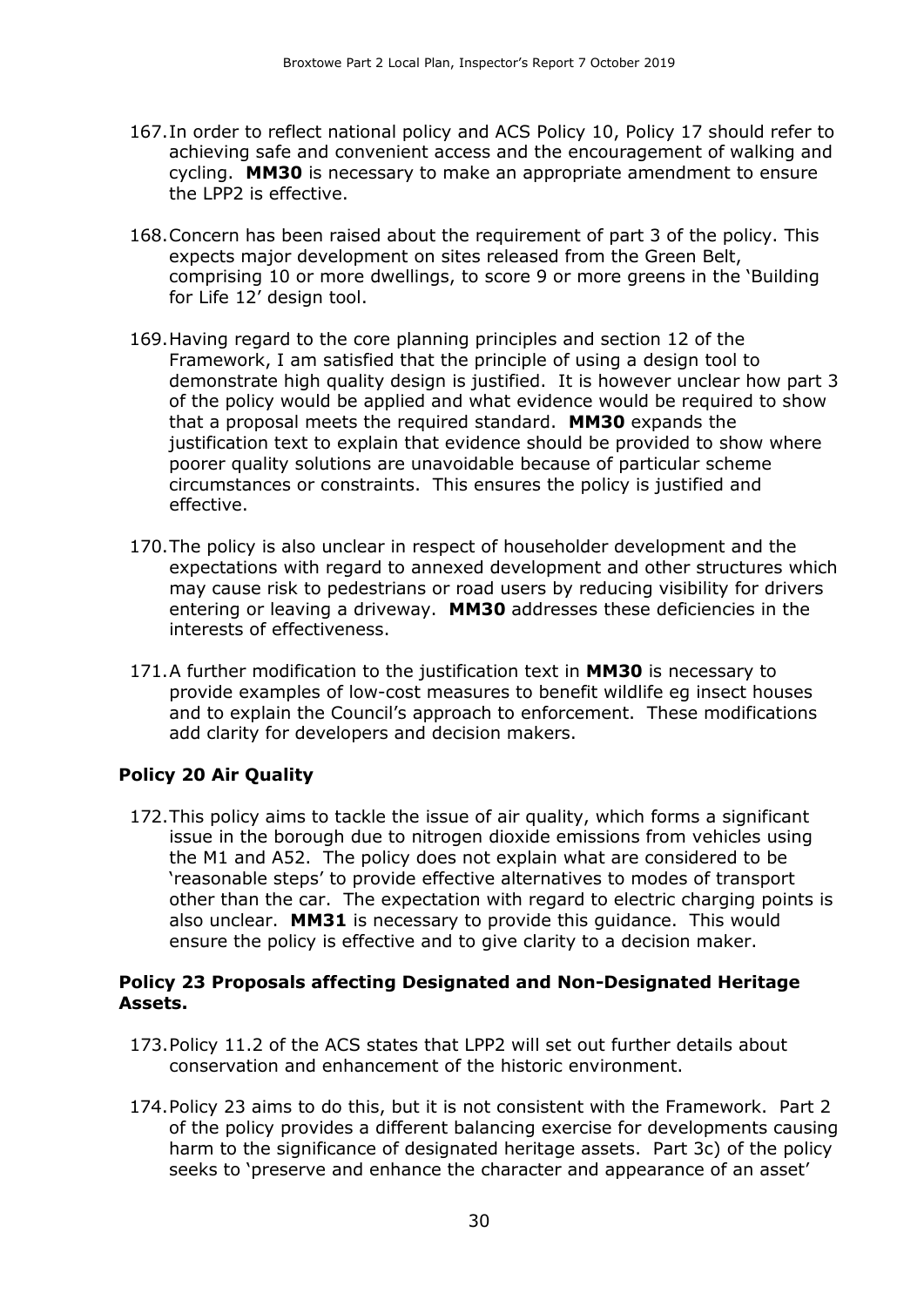rather than 'conserve and enhance'. **MM32** is therefore necessary to rectify these shortcomings.

175.The modification also adds to the justification text to identify other local heritage assets in the interest of effectiveness.

#### **Policy 24 The Health and Wellbeing Impacts of Development**

- 176.This policy seeks to reduce health inequalities by requiring that a Health Impact Assessment Checklist be completed for developments of a certain scale. It also provides guidance on hot food takeaways within 400m of a school.
- 177.The Policy does not however explain how its requirements could be met. **MM33** is required to explain how an applicant can demonstrate compliance with an appropriate healthy eating scheme such as the Healthy Options Takeaway (HOT) Merit Scheme operated by the Council. This ensures the policy is justified and effective.

#### **Policy 26 Travel Plans**

178.Policy 26 requires all major developments of 10 or more dwellings to prepare a travel plan. A modification to the justification text is necessary to clarify that the policy relates to all large sites and that the level of detail required for a travel plan would be proportionate to the size and scale of the development proposed. **MM34** is required to ensure the policy is effective.

#### **Policy 27 Local Green Space**

- 179.The NPPF in paragraph 76 states that local communities through local and neighbourhood plans should be able to identify for special protection, green areas of particular importance to them. It goes on to say that by designating land as Local Green Space, local communities will be able to rule out new development other than in very special circumstances. Paragraph 77 sets out criteria for the designation of areas of Local Green Space.
- 180.With the exception of the field off Cornwall Avenue, Beeston Rylands, the designation of the other areas of land identified in this policy do not meet the above NPPF criteria. This is because they form extensive tracts of land and are more than local in character. Furthermore, they are located in the Green Belt, thus designation would not afford them any greater protection. The field off Cornwall Avenue is reasonably close to the community it serves, local in character, not an extensive tract of land and demonstrably special to the local community. I am therefore satisfied that there is justification for the designation of this piece of land as a Local Green Space.
- 181.**MM35** amends the policy and justification text accordingly, deleting all the other identified sites to ensure the policy is consistent with the Framework, justified and effective. The areas deleted from this policy are more appropriately added to Policy 28 as green infrastructure assets.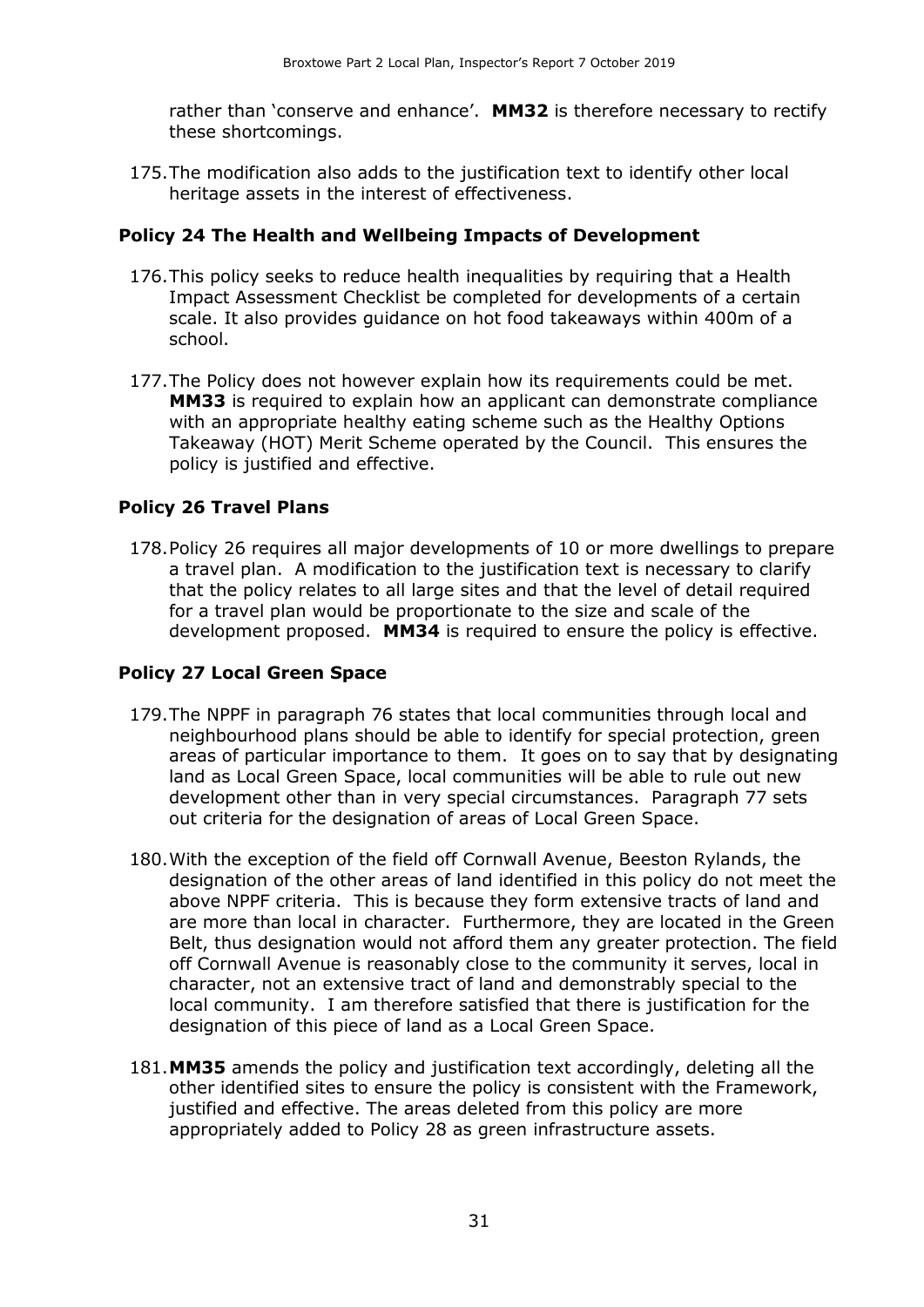#### **Policy 28 Green Infrastructure Assets**

- 182.Policy 28 of the LPP2 seeks to prevent harm to green infrastructure assets and to secure their enhancement if development proposals would lead to increased use. However, the policy does not make reference to the loss of such assets and therefore lacks effectiveness. In order to address this shortcoming and to ensure the protection of such assets in line with national policy, **MM36** is required. The modification also revises the justification text to make it clear that replacement facilities or alternative provision could be a benefit which may outweigh any harm to a green infrastructure asset. This ensures consistency with the Framework and effectiveness.
- 183.Part 1 of the policy provides a list of green infrastructure assets. As discussed above, areas of land deleted from Policy 27, which are not justified as Local Green Space, are added to this policy. **MM36** makes the required amendment.
- 184.The need for financial contributions in accordance with the Broxtowe Green Space Standard to ensure the provision and maintenance of playing pitches is inappropriate in this policy. **MM36** makes the necessary deletion in the interests of effectiveness. An additional modification is required for clarity to explain that the recreational routes listed are long distance strategic routes.

#### **Policy 31 Biodiversity**

- 185.National planning policy expects the planning system to minimise impacts on biodiversity and provide net gains where possible. Policy 31 does not adequately reflect this objective or sufficiently build on the approach in the ACS.
- 186.In part 2c) of the policy, reference should be made to section 41 of the Natural Environment and Rural Communities (NERC) Act 2006 to make the policy effective. These are UK priority species and habitats which should be protected. Furthermore part 3 of the policy is not consistent with the Framework as it only refers to harm and not to the significant harm or loss to a biodiversity asset. **MM37** addresses these issues to ensure Policy 31 is consistent with national policy and the ACS.

#### **Policy 32 Developer Contributions**

- 187.This policy aims to strike an appropriate balance between ensuring that infrastructure requirements to make development acceptable in planning terms are met without compromising the viability of development. **MM38** is required to expand the policy and add to the justification text in order to ensure that all relevant matters are covered by the policy. It also ensures that the infrastructure contributions sought are assessed in accordance with the Nottinghamshire County Council Contribution Strategy.
- 188.A further addition to the justification text is necessary to explain how playing pitch space and green space contributions will be assessed. The above modifications ensure that the policy is justified, effective and that its expectations are clear to a decision maker.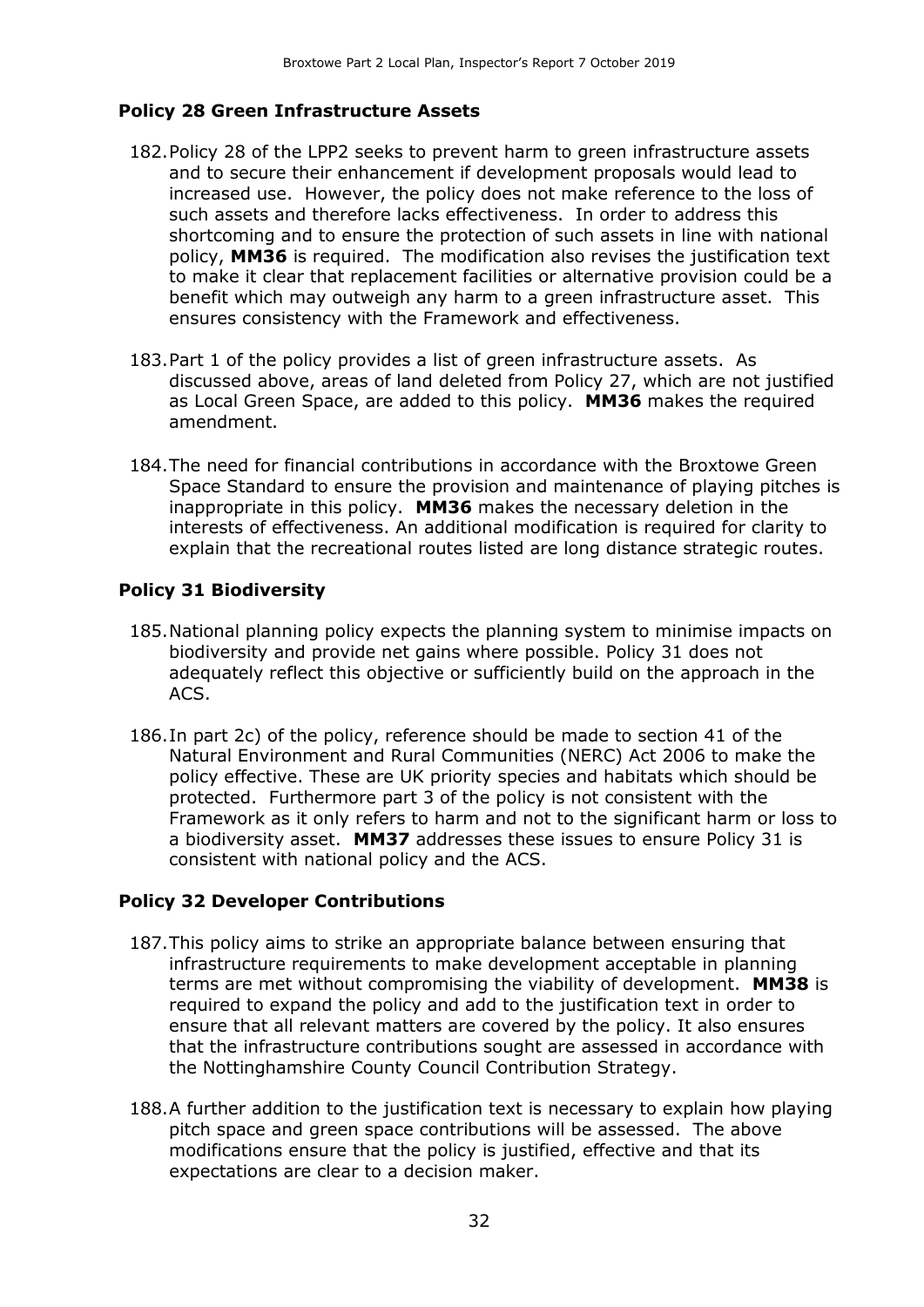#### **Conclusion on Issue 6**

189.In summary, subject to the MMs referred to above, the development management policies of the plan are justified, effective and consistent with national policy and the ACS.

## **Public Sector Equality Duty**

190.In reaching the conclusions above, I have had due regard to the Public Sector Equality Duty contained in the Equality Act 2010. The policies of the plan, including the design and housing policies make provision for the disabled, take account of age and address the needs of other protected groups, including the provision of gypsy and traveller accommodation. I do not consider that my findings will impact negatively on anyone with a relevant protected characteristic in respect of the matters addressed by Section 149 of the Act.

### **Assessment of Legal Compliance**

- 191.My examination of the legal compliance of the LPP2 is summarised below.
- 192.The Local Plan has been prepared in accordance with the Council's Local Development Scheme.
- 193.Consultation on the Local Plan and the MMs was carried out in compliance with the Council's Statement of Community Involvement and the Regulations.
- 194.Sustainability Appraisal has been carried out on the submitted Plan and the MMs and is adequate.
- 195.The Habitats Regulations Assessment Report November 2018 sets out why an Appropriate Assessment is not necessary for the LPP2. Natural England agrees. The changes proposed as part of the MMs do not alter this conclusion.
- 196.The Local Plan includes policies designed to secure that the development and use of land in the local planning authority's area contribute to the mitigation of, and adaptation to, climate change e.g. Policy 19: Pollution, Hazardous Substances and Ground Conditions and Policy 20: Air Quality.
- 197.The Local Plan complies with all relevant legal requirements, including in the 2004 Act (as amended) and the 2012 Regulations with one exception. **MM39** provides a new Appendix 1 setting out a schedule of policies superseded by the LPP2 as required by the Regulations.

### **Overall Conclusion and Recommendation**

198.The Plan has a number of deficiencies in respect of soundness for the reasons set out above, which mean that I recommend non-adoption of it as submitted, in accordance with Section 20(7A) of the 2004 Act. These deficiencies have been explored in the main issues set out above.